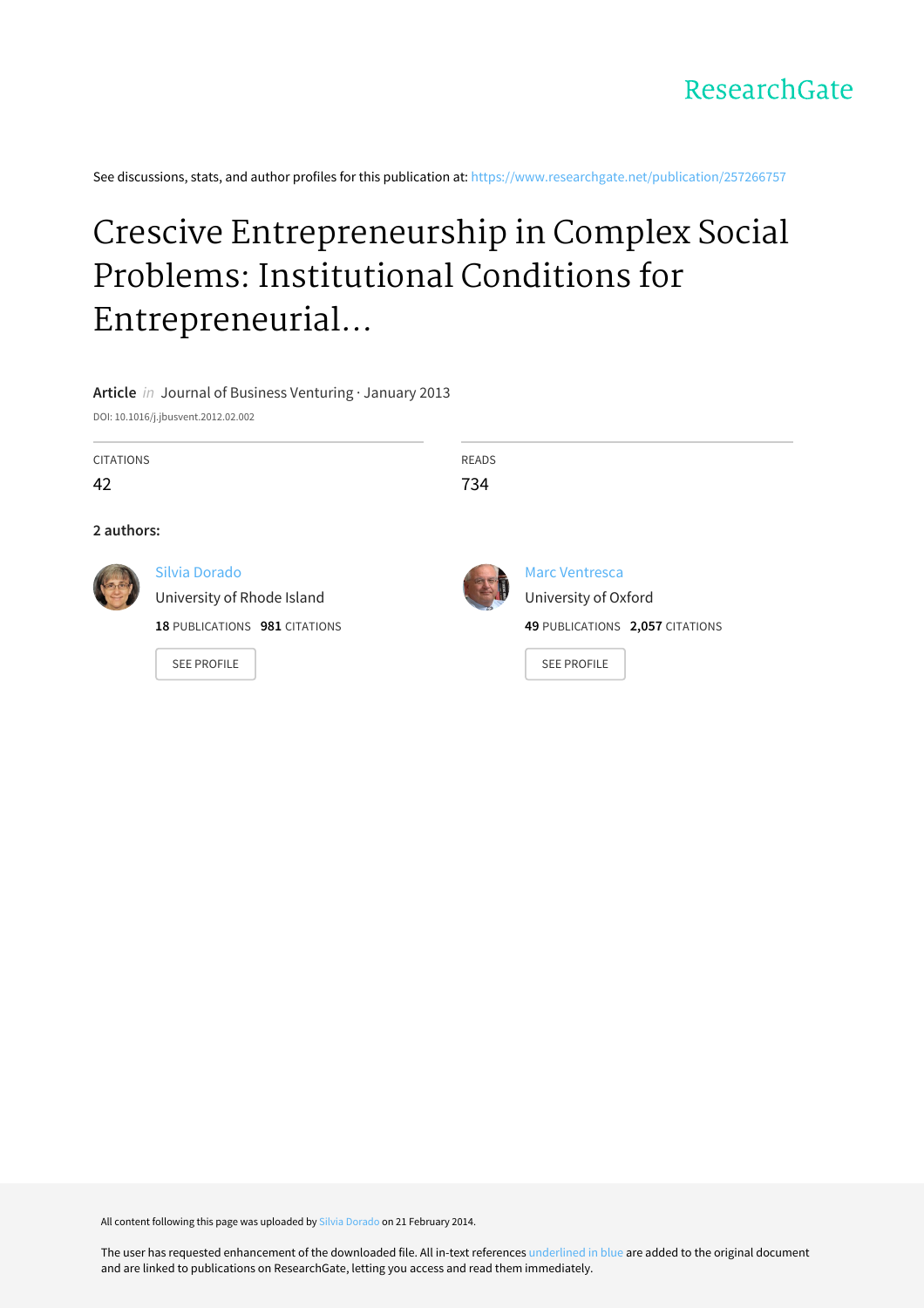## **ARTICLE IN PRESS**

[Journal of Business Venturing xxx \(2012\) xxx](http://dx.doi.org/10.1016/j.jbusvent.2012.02.002)–xxx



Contents lists available at [SciVerse ScienceDirect](http://www.sciencedirect.com/science/journal/08839026)

## Journal of Business Venturing



## Crescive entrepreneurship in complex social problems: Institutional conditions for entrepreneurial engagement

Silvia Dorado <sup>a,\*</sup>, Marc J. Ventresca <sup>b, 1</sup>

<sup>a</sup> University of Rhode Island, College of Business Administration, Ballentine Hall, Kingston, RI 02881, USA b University of Oxford, Saïd Business School and Institute for Science, Innovation and Society, Park End Street, Oxford OX1 1HP, UK

#### article info abstract

Available online xxxx

Field Editor: D. Jennings

Keywords: Social entrepreneurship Institutional entrepreneurship Development entrepreneurship Wicked problems A. O. Hirschman

This paper explores entrepreneurship in the context of complex social problems (often referred to as 'social' entrepreneurship). Most management research in this area studies the entrepreneurs; we explore the institutional conditions which frame the likelihood of entrepreneurial engagement. We name these conditions 'crescive' and, following A.O. Hirschman's studies on institutional conditions for development we identify two analytically different sets of conditions: those that can stir up actors' motivations to engage and those that can alter their decision making logic. Our exploration of crescive conditions yields a novel conceptual model for entrepreneurial engagement in the context of complex social problems, which we label 'crescive entrepreneurship' and place in a space between functionalist and institutional action.

Published by Elsevier Inc.

### 1. Executive summary

This paper explores entrepreneurial efforts in the context of complex social problems (i.e. durable poverty, or environmental degradation). Borrowing language from urban planning (see [Rittel and Webber, 1973\)](#page-14-0), we understand these as "wicked problems"; that is problems which are defined by their circular causality, persistence, absence of well-structured alternative solutions, relative lack of room for trial and error learning, constitutive of 'contradictory certitudes,' and harboring redistributive implications for entrenched interests ([Rayner, 2006\)](#page-14-0).

In management literature entrepreneurship targeted at wicked problems is most frequently described as 'social entrepreneurship' [\(Dacin et al., 2010; Nicholls, 2008](#page-13-0)). Research in social entrepreneurship has produced valuable insights, however, the strong focus on entrepreneurial actors under-specifies context little work to date addresses the institutional conditions that facilitate or hinder entrepreneurial engagement. The goal of this paper is to offer a conceptual path to redress this asymmetry.

Extant theoretical frameworks in the area of such system change social entrepreneurship are too polarized to help in our task. At one extreme, we find functionalist positions that center on actor motivations without regard for the 'wicked' nature of the problems the entrepreneur is addressing. On the other extreme, we find Foucaultian positions that assert that all entrepreneurial engagement, no matter how well intentioned, likely makes matters worse. This Foucaultian position disregards evidence linking 'clumsy' entrepreneurial efforts [\(Rayner, 2006\)](#page-14-0) to the re-solution of wicked problems — i.e., wicked problems are not solved only re-solved over and over again ([Lukes, 2004\)](#page-14-0). The gap between these two positions suggests the space for new conceptual work that bridges the polarized positions (see [Tolbert and Zucker, 1996\)](#page-14-0) and allows for a more grounded exploration of the institutional conditions that influence entrepreneurial engagement in the context of wicked problems.

Research on entrepreneurial bricolage provides a useful set of tools for building this bridge ([Di Domenico et al., 2010](#page-13-0)). This research shares a Foucaultian concern with the inability of actors to formulate effective plans in institutionally-constrained

E-mail addresses: [sdorado@mail.uri.edu](mailto:sdorado@mail.uri.edu) (S. Dorado), [marc.ventresca@sbs.ox.ac.uk](mailto:marc.ventresca@sbs.ox.ac.uk) (M.J. Ventresca).

 $1$  Tel.: +44 1865 288788.

0883-9026/\$ – see front matter. Published by Elsevier Inc. doi[:10.1016/j.jbusvent.2012.02.002](http://dx.doi.org/10.1016/j.jbusvent.2012.02.002)

<sup>⁎</sup> Corresponding author. Tel.: +1 401 874 5747; fax: +1 401 874 4312.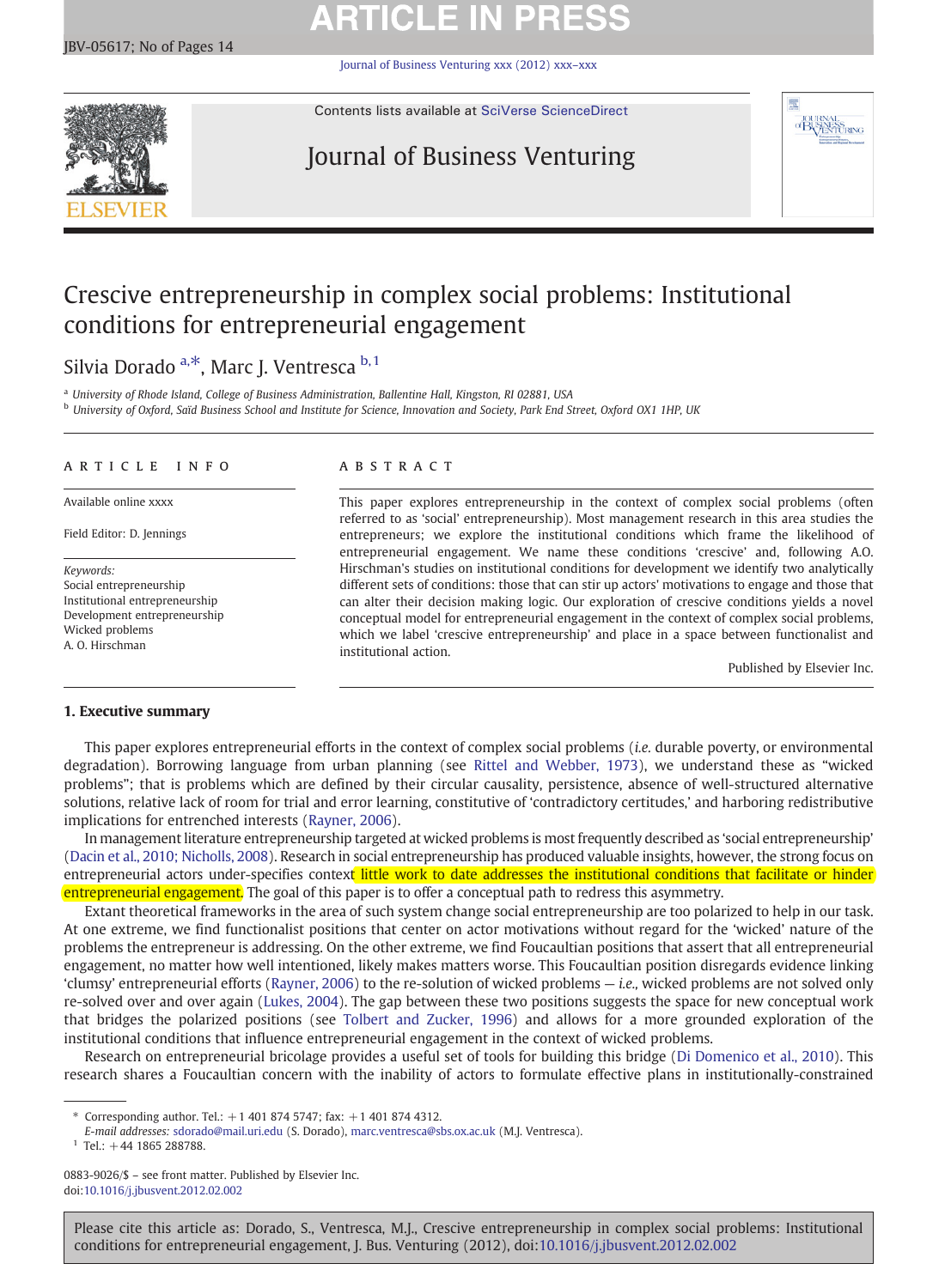environments and a functionalist interest on the central role of the motivation of actors. Yet, in contrast with Foucaultian views, this work suggests that motivated actors can challenge institutional definitions and create value, and in contrast with functionalist views, it posits that actors' abilities to identify value-creation opportunities are not technology-dependent processes ([Kirzner, 1999; Shane, 2000\)](#page-13-0). Instead, the entrepreneurial bricolage approach forwards the alternate notion that a social effectuation mode of discovery – making do with the resources at hand – enables actors to enact opportunities they could not have perceived prior to their engagement [\(Baker and Nelson, 2005; Sarasvathy and Dew, 2005\)](#page-13-0).

We build on and push the boundaries of this conceptualization. Entrepreneurial engagement in the context of wicked problems shares with entrepreneurial bricolage that it occurs in institutionally-constrained environments. But it departs in that the goal is not to advance an interest private to the entrepreneur but rather one which is common good and/or public. Moreover advancing this common interest requires actions that spark or sustain the emergence of "new states in relevant economic, social, institutional, and cultural environments" ([Rindova et al., 2009:](#page-14-0) 478). Without systemic change it may not be possible to "[fill] simultaneously" the different conditions required for re-solving wicked problems and to reconfigure the "interlocking vicious circles" that constitute them ([Hirschman, 1958:](#page-13-0) 5).

Crescive comes from Latin crescere — to come to be, to arise from, to increase, and to grow. Crescive conditions are institutional conditions and processes that increase the likelihood of entrepreneurial engagement in wicked problems. We identify two components of actor entrepreneurial engagement: actors' motivation to engage ([DiMaggio, 1988](#page-13-0)) and their decision making logic ([Ocasio, 1997\)](#page-14-0). Following the arguments and field studies by [Hirschman \(1958, 1962, 1967\)](#page-13-0) we identify two relevant sets of crescive conditions that can tir up actor motivation to engage increased public awareness and what we call 'dissonant' loyalty. We also identify two sets of factors that can alter their decision-making logic, namely, arbitrary time setters and the hiding hand. Illuminating the importance of certain crescive conditions for social entrepreneurship to emerge balances the asymmetry of current research and opens up research on the institutional conditions and contexts for entrepreneurial action. It also calls the attention of practitioners to new ways of supporting entrepreneurship in the context of wicked problems, namely, supporting the development of crescive conditions.

### 2. Introduction

Social entrepreneurship in the context of wicked problems, such as durable poverty, environmental degradation, endemic violent conflict, and demographic unbalances is increasingly attracting the attention of management scholars ([Dacin et al., 2010](#page-13-0)[;](https://www.researchgate.net/publication/274752776_Social_Entrepreneurship_Why_We_Don) [Mair and Marti, 2009; Murphy and Coombes, 2008; Neck et al., 2009; Westley et al., 2007; Zhao 2012\)](#page-13-0). One telling example of this interest is [Mair and Marti's \(2009\)](#page-14-0) pioneering paper which explores the work of BRAC in Bangladesh helping ultra-poor women engage in market-based economic activities. This analysis documents the varied initiatives brought forward by BRAC and its partners to intervene and bring about changes in women's situation and, indirectly, in changing local conceptions of market activity. The work of BRAC would be remarkable in any setting but particularly so in a country where, "patrilocal residence and purdah (the practice of secluding and protecting women to uphold social standards of modesty and morality) interact to isolate and subordinate women" ([Hashemi et al., 1996](#page-13-0): 636).

In management studies, research on entrepreneurial efforts in the context of wicked problems is often referenced as social entrepreneurship. We embrace the term entrepreneurship because these efforts involve the type of system change central to Schumpeter's original definition of the term ([Schumpeter,](https://www.researchgate.net/publication/228247192_The_Theory_of_Economic_Development_An_Inquiry_Into_Profits_Capital_Credit_Interest_and_the_Business_Cycle?el=1_x_8&enrichId=rgreq-4ecb2d3bc00dc12eef780f0dd4dfdcb2-XXX&enrichSource=Y292ZXJQYWdlOzI1NzI2Njc1NztBUzoxMDM3ODgyOTk5NDgwMzNAMTQwMTc1NjQ2NzA3Nw==)[193](https://www.researchgate.net/publication/228247192_The_Theory_of_Economic_Development_An_Inquiry_Into_Profits_Capital_Credit_Interest_and_the_Business_Cycle?el=1_x_8&enrichId=rgreq-4ecb2d3bc00dc12eef780f0dd4dfdcb2-XXX&enrichSource=Y292ZXJQYWdlOzI1NzI2Njc1NztBUzoxMDM3ODgyOTk5NDgwMzNAMTQwMTc1NjQ2NzA3Nw==)[4](#page-14-0)). We eschew use of the adjective 'social' because that it treats entrepreneurial engagement in the context of wicked problems at parity with for-profit entrepreneurship except for the different value being pursued ('social' rather than 'economic'). In the context of durable social problems, we contend that entrepreneurial engagement is distinct not only because it includes efforts (e.g., activities, projects, and processes) directed toward the creation of predominantly social rather than economic value ([Dees, 1998](#page-13-0)), but because it must "bring about new states in relevant economic, social, institutional, and cultural environments" [\(Rindova et al., 2009](#page-14-0): 478). In short, the distinctive quality of entrepreneurial engagement in the context of wicked problems is not the form of value pursued by the actors, but that it promotes system-change; that is the simultaneous unbuilding and rebuilding of constellations of value-creating activities ([Hajek et al., 2011\)](#page-13-0).

Prior research in the area of social entrepreneurship has, however, produced useful constructs for analytic application in the context of wicked problems. The concept of 'Bottom of the Pyramid' ([Prahalad and Hammond, 2002](#page-14-0)) has usefully refocused scholarly attention on potential customers and neglected markets, and stimulated the attention of multinational firms toward entrepreneurial processes of market-building. Similarly, responses to the construct of 'institutional voids' ([Mair, Marti an](#page-14-0)[d](https://www.researchgate.net/publication/222548689_Entrepreneurship_in_and_around_Institutional_Voids_A_Case_Study_from_Bangladesh?el=1_x_8&enrichId=rgreq-4ecb2d3bc00dc12eef780f0dd4dfdcb2-XXX&enrichSource=Y292ZXJQYWdlOzI1NzI2Njc1NztBUzoxMDM3ODgyOTk5NDgwMzNAMTQwMTc1NjQ2NzA3Nw==) [Ventresca,](https://www.researchgate.net/publication/222548689_Entrepreneurship_in_and_around_Institutional_Voids_A_Case_Study_from_Bangladesh?el=1_x_8&enrichId=rgreq-4ecb2d3bc00dc12eef780f0dd4dfdcb2-XXX&enrichSource=Y292ZXJQYWdlOzI1NzI2Njc1NztBUzoxMDM3ODgyOTk5NDgwMzNAMTQwMTc1NjQ2NzA3Nw==)[201](https://www.researchgate.net/publication/222548689_Entrepreneurship_in_and_around_Institutional_Voids_A_Case_Study_from_Bangladesh?el=1_x_8&enrichId=rgreq-4ecb2d3bc00dc12eef780f0dd4dfdcb2-XXX&enrichSource=Y292ZXJQYWdlOzI1NzI2Njc1NztBUzoxMDM3ODgyOTk5NDgwMzNAMTQwMTc1NjQ2NzA3Nw==)[2\)](#page-14-0) has insightfully shifted focus to entrepreneurial engagement in the context of weak market institutions and market-building in the case of extreme poverty. Finally, the notion of 'social ventures' [\(Dorado, 2006\)](#page-13-0) has called attention to the role of organizations that blend profit-driven opportunities with social goals in the re-solution of wicked problems ([Battilana an](#page-13-0)[d](https://www.researchgate.net/publication/259285229_Building_Sustainable_Hybrid_Organizations_The_Case_of_Commercial_Microfinance_Organizations?el=1_x_8&enrichId=rgreq-4ecb2d3bc00dc12eef780f0dd4dfdcb2-XXX&enrichSource=Y292ZXJQYWdlOzI1NzI2Njc1NztBUzoxMDM3ODgyOTk5NDgwMzNAMTQwMTc1NjQ2NzA3Nw==) [Dorado, 2010; Nicholls and Opal, 2005](#page-13-0)).

But to date this research has emphasized the entrepreneurs over the institutional conditions that frame their engagement ([Dorado, 2005\)](#page-13-0). This bias explains the emphasis on remarkable individuals ([Elkington and Hartigan, 2008; Westley, 1991](#page-13-0)) and, more troubling, points to the deficit of research on the institutional conditions that facilitate entrepreneurial engagement in the context of complex social problems.

To address this deficit, we start from the position of institutions — an analytical move that creates space to conceptualize engagement without having an *a priori* answer to the question of why actors engage. Such a positioning de-emphasizes standard struggles over the sources and motives for action potential, which functionalist-leaning scholars specify building on assumptions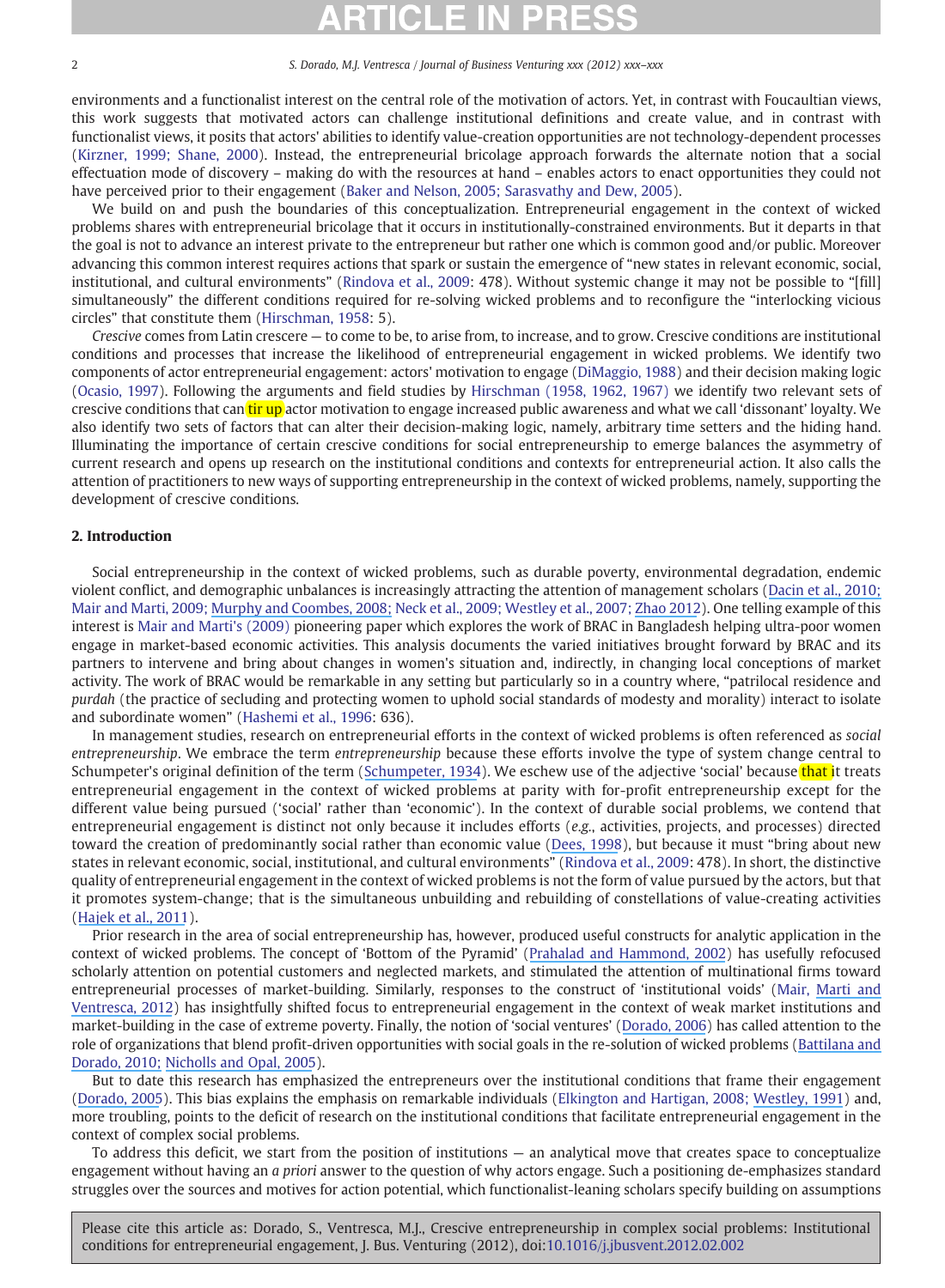of utility maximization, and institutional leaning ones articulate emphasizing the constraining power of incumbent institutional structures on individual will. More relevant, it points to an intermediate space between these two poles which is analytically useful to explore institutional conditions that can increase the likelihood of entrepreneurial engagement in the context of resolving complex social problems. We introduce the term 'crescive conditions' to describe these conditions and build on the work of development economist Albert O. Hirschman to identify *crescive conditions* that can either stir actors' motivation to engage and/or alter their decision making logic. Crescive comes from Latin crescere, to come to be, to arise from, to increase, and to grow. The term provides the imagery of how institutional conditions can generate entrepreneurial engagement in otherwise daunting and inertia-filled situations.

We appropriate the concept of 'wicked problems' to describe complex social problems. The concept of 'wicked problems' originated in research and practice in urban planning and public policy ([Buchanan,](https://www.researchgate.net/publication/251880127_Wicked_Problems_in_Design_Thinking?el=1_x_8&enrichId=rgreq-4ecb2d3bc00dc12eef780f0dd4dfdcb2-XXX&enrichSource=Y292ZXJQYWdlOzI1NzI2Njc1NztBUzoxMDM3ODgyOTk5NDgwMzNAMTQwMTc1NjQ2NzA3Nw==)[1992;](https://www.researchgate.net/publication/251880127_Wicked_Problems_in_Design_Thinking?el=1_x_8&enrichId=rgreq-4ecb2d3bc00dc12eef780f0dd4dfdcb2-XXX&enrichSource=Y292ZXJQYWdlOzI1NzI2Njc1NztBUzoxMDM3ODgyOTk5NDgwMzNAMTQwMTc1NjQ2NzA3Nw==)[Camillus,](https://www.researchgate.net/publication/251880254_Strategy_as_a_Wicked_Problem?el=1_x_8&enrichId=rgreq-4ecb2d3bc00dc12eef780f0dd4dfdcb2-XXX&enrichSource=Y292ZXJQYWdlOzI1NzI2Njc1NztBUzoxMDM3ODgyOTk5NDgwMzNAMTQwMTc1NjQ2NzA3Nw==)[2008;](https://www.researchgate.net/publication/251880254_Strategy_as_a_Wicked_Problem?el=1_x_8&enrichId=rgreq-4ecb2d3bc00dc12eef780f0dd4dfdcb2-XXX&enrichSource=Y292ZXJQYWdlOzI1NzI2Njc1NztBUzoxMDM3ODgyOTk5NDgwMzNAMTQwMTc1NjQ2NzA3Nw==) [Churchman, 1967; L](#page-13-0)[ach](https://www.researchgate.net/publication/228353607_Taming_the_waters_Strategies_to_domesticate_the_wicked_problems_of_water_resource_management?el=1_x_8&enrichId=rgreq-4ecb2d3bc00dc12eef780f0dd4dfdcb2-XXX&enrichSource=Y292ZXJQYWdlOzI1NzI2Njc1NztBUzoxMDM3ODgyOTk5NDgwMzNAMTQwMTc1NjQ2NzA3Nw==) [et al., 2005; Rittel and Webber, 1973; Weber and Khademian, 2008\)](#page-13-0), to highlight the system-level features of urban planning and policy specifics. The term has found current usage in studies of climate change and environmental policy [\(Lach](https://www.researchgate.net/publication/228353607_Taming_the_waters_Strategies_to_domesticate_the_wicked_problems_of_water_resource_management?el=1_x_8&enrichId=rgreq-4ecb2d3bc00dc12eef780f0dd4dfdcb2-XXX&enrichSource=Y292ZXJQYWdlOzI1NzI2Njc1NztBUzoxMDM3ODgyOTk5NDgwMzNAMTQwMTc1NjQ2NzA3Nw==)[et](https://www.researchgate.net/publication/228353607_Taming_the_waters_Strategies_to_domesticate_the_wicked_problems_of_water_resource_management?el=1_x_8&enrichId=rgreq-4ecb2d3bc00dc12eef780f0dd4dfdcb2-XXX&enrichSource=Y292ZXJQYWdlOzI1NzI2Njc1NztBUzoxMDM3ODgyOTk5NDgwMzNAMTQwMTc1NjQ2NzA3Nw==)[al.,](https://www.researchgate.net/publication/228353607_Taming_the_waters_Strategies_to_domesticate_the_wicked_problems_of_water_resource_management?el=1_x_8&enrichId=rgreq-4ecb2d3bc00dc12eef780f0dd4dfdcb2-XXX&enrichSource=Y292ZXJQYWdlOzI1NzI2Njc1NztBUzoxMDM3ODgyOTk5NDgwMzNAMTQwMTc1NjQ2NzA3Nw==)[2005;](https://www.researchgate.net/publication/228353607_Taming_the_waters_Strategies_to_domesticate_the_wicked_problems_of_water_resource_management?el=1_x_8&enrichId=rgreq-4ecb2d3bc00dc12eef780f0dd4dfdcb2-XXX&enrichSource=Y292ZXJQYWdlOzI1NzI2Njc1NztBUzoxMDM3ODgyOTk5NDgwMzNAMTQwMTc1NjQ2NzA3Nw==) [Rayner, 2006](#page-14-0)) as well as in corporate strategy literature [\(Camillus, 2008](#page-13-0)). The adjective "wicked" is used to describe the interconnected, apparently intractable social problems, where conventional, often generous, "solutions" can create difficulties worse than the initial symptoms ([Churchman, 1967](#page-13-0)).

Characteristic features of wicked problems include circular causality, absence of well-structured alternative solutions, lack of room for trial and error learning, 'contradictory certitudes,' redistributive implications for entrenched interests, and persistent, insoluble trade-offs ([Rayner, 2006\)](#page-14-0). As described by Rayner 'contradictory certitudes' are

…a different idea from uncertainty. We're not dealing here with problems where we are just uncertain, we are dealing with problems where people know what the answer is. Different people know what the answer is. The trouble is the answers that they have are just irreconcilable with each other (2006: 2)

The solution he proposes is:

.. to learn to cope with wicked problems, we don't really solve them, and we're really not looking at optimal solutions – the best outcome – we're just looking for something that will damn well work (2006: 2).

The conceptualization of complex social problems as 'wicked' is fundamental to advance our articulation of crescive conditions. The concept focuses attention toward the "many different conditions [that] must be filled simultaneously" and the "interlocking vicious circles" that need to be broken [\(Hirschman, 1958](#page-13-0): 5) in order for problem re-solution. Wicked problems are by definition intractable with regard to unit-level solutions ([Rittel and Webber, 1973](#page-14-0)). But the contemporary provocation is that the 'clumsy' solutions identified by actors through their entrepreneurial efforts [\(Rayner, 2006;](#page-14-0) [Shapiro,](https://www.researchgate.net/publication/285485722_Judicial_selection_and_the_design_of_clumsy_institutions?el=1_x_8&enrichId=rgreq-4ecb2d3bc00dc12eef780f0dd4dfdcb2-XXX&enrichSource=Y292ZXJQYWdlOzI1NzI2Njc1NztBUzoxMDM3ODgyOTk5NDgwMzNAMTQwMTc1NjQ2NzA3Nw==)[1988](https://www.researchgate.net/publication/285485722_Judicial_selection_and_the_design_of_clumsy_institutions?el=1_x_8&enrichId=rgreq-4ecb2d3bc00dc12eef780f0dd4dfdcb2-XXX&enrichSource=Y292ZXJQYWdlOzI1NzI2Njc1NztBUzoxMDM3ODgyOTk5NDgwMzNAMTQwMTc1NjQ2NzA3Nw==)) may be sufficient [\(Lach et al., 2005\)](#page-14-0). This conceptualization of 'clumsy' solutions highlights how the complex and distributed institutional arrangements that hold in tension contending values and purposes allow systems-level benefits. 'Clumsy' in this sense specifically counterposes the apparently 'efficient' but often partial solutions offered by stand-alone market solutions with more durable hybrid institutional arranagements [\(Dietz,](https://www.researchgate.net/publication/null?el=1_x_8&enrichId=rgreq-4ecb2d3bc00dc12eef780f0dd4dfdcb2-XXX&enrichSource=Y292ZXJQYWdlOzI1NzI2Njc1NztBUzoxMDM3ODgyOTk5NDgwMzNAMTQwMTc1NjQ2NzA3Nw==)[Ostrom,](https://www.researchgate.net/publication/null?el=1_x_8&enrichId=rgreq-4ecb2d3bc00dc12eef780f0dd4dfdcb2-XXX&enrichSource=Y292ZXJQYWdlOzI1NzI2Njc1NztBUzoxMDM3ODgyOTk5NDgwMzNAMTQwMTc1NjQ2NzA3Nw==)[and](https://www.researchgate.net/publication/null?el=1_x_8&enrichId=rgreq-4ecb2d3bc00dc12eef780f0dd4dfdcb2-XXX&enrichSource=Y292ZXJQYWdlOzI1NzI2Njc1NztBUzoxMDM3ODgyOTk5NDgwMzNAMTQwMTc1NjQ2NzA3Nw==)[Stern,](https://www.researchgate.net/publication/null?el=1_x_8&enrichId=rgreq-4ecb2d3bc00dc12eef780f0dd4dfdcb2-XXX&enrichSource=Y292ZXJQYWdlOzI1NzI2Njc1NztBUzoxMDM3ODgyOTk5NDgwMzNAMTQwMTc1NjQ2NzA3Nw==)[200](https://www.researchgate.net/publication/null?el=1_x_8&enrichId=rgreq-4ecb2d3bc00dc12eef780f0dd4dfdcb2-XXX&enrichSource=Y292ZXJQYWdlOzI1NzI2Njc1NztBUzoxMDM3ODgyOTk5NDgwMzNAMTQwMTc1NjQ2NzA3Nw==)[3](#page-13-0)).

The next two sections introduce the theoretical domain that anchors our conceptual development of crescive conditions. First we sketch out the theoretical argument for the focus on institutional conditions for entrepreneurial engagement. We follow with a primer on relevant concepts from the work of Hirschman on institutional change. In the third section, we introduce the four sets of crescive conditions extracted from our reading of Hirschman and illustrate these with a range of examples and short case studies. We describe an institutional conditions-based model of entrepreneurial engagement in the context of wicked problems, which we define as crescive entrepreneurship. We conclude with a discussion of the implications of our model for theory and practice.

### 3. Theoretical domain and agenda to explore crescive conditions

A review of social theory exploring entrepreneurial engagement in re-solving wicked problems unveils the existence of two parallel research approaches with too little overlap or cross fertilization. One approach, present in the growing corpus of social entrepreneurship scholarship, works from a functionalist view rooted in the Enlightenment tradition ([Gladwin et al., 1995\)](#page-13-0) and which can be fairly described as optimistic or at least possibilistic. Within this approach, scholars consider that actors are – or with the help of technological advancements will soon be – able accomplish everything they set their mind to; including re-solving wicked problems; the challenges are bringing good solutions to scale, and the preferred mechanism is a market-based logic.

Scholars in this track acknowledge that there are many challenges to entrepreneurial engagement in re-solving wicked problems but foreground, in one form or another, that lack of actor motivation is the crucial bottleneck. The centrality of this assumption explains the interest of these scholars on social entrepreneurs and their motivations [\(](https://www.researchgate.net/publication/23647887_The_Landscape_of_Social_Entrepreneurship?el=1_x_8&enrichId=rgreq-4ecb2d3bc00dc12eef780f0dd4dfdcb2-XXX&enrichSource=Y292ZXJQYWdlOzI1NzI2Njc1NztBUzoxMDM3ODgyOTk5NDgwMzNAMTQwMTc1NjQ2NzA3Nw==)[Neck et al., 200](#page-14-0)[9\).](https://www.researchgate.net/publication/23647887_The_Landscape_of_Social_Entrepreneurship?el=1_x_8&enrichId=rgreq-4ecb2d3bc00dc12eef780f0dd4dfdcb2-XXX&enrichSource=Y292ZXJQYWdlOzI1NzI2Njc1NztBUzoxMDM3ODgyOTk5NDgwMzNAMTQwMTc1NjQ2NzA3Nw==) It also explains the interest on the spread of ventures blending profit and social goals [\(Battilana and Dorado, 2010\)](#page-13-0); as the presence of profit is seen as a powerful incentive for the engagement of actors in wicked problems such as the lack of access to financial services, see e.g. the discussion of [Bornstein \(1996\)](#page-13-0) on Grameen; the lack of access to housing, see [Prahalad and Hammond's](#page-14-0) [\(2002\)](#page-14-0) description of CEMEX; or the lack of fairness and sustainability in many global supply chain systems.

This approach however has been heavily criticized by scholars who work from an alternative, but parallel approach. These researchers describe this functionalist perspective as a candid "belief in the "makeability," or unrestricted malleability, of future history by means of the planning intellect-by-reasoning, rational discourse, and civilized negotiation" [\(R](https://www.researchgate.net/publication/225230512_Dilemmas_In_a_General_Theory_of_Planning?el=1_x_8&enrichId=rgreq-4ecb2d3bc00dc12eef780f0dd4dfdcb2-XXX&enrichSource=Y292ZXJQYWdlOzI1NzI2Njc1NztBUzoxMDM3ODgyOTk5NDgwMzNAMTQwMTc1NjQ2NzA3Nw==)[ittel and Webber, 197](#page-14-0)[3:](https://www.researchgate.net/publication/225230512_Dilemmas_In_a_General_Theory_of_Planning?el=1_x_8&enrichId=rgreq-4ecb2d3bc00dc12eef780f0dd4dfdcb2-XXX&enrichSource=Y292ZXJQYWdlOzI1NzI2Njc1NztBUzoxMDM3ODgyOTk5NDgwMzNAMTQwMTc1NjQ2NzA3Nw==)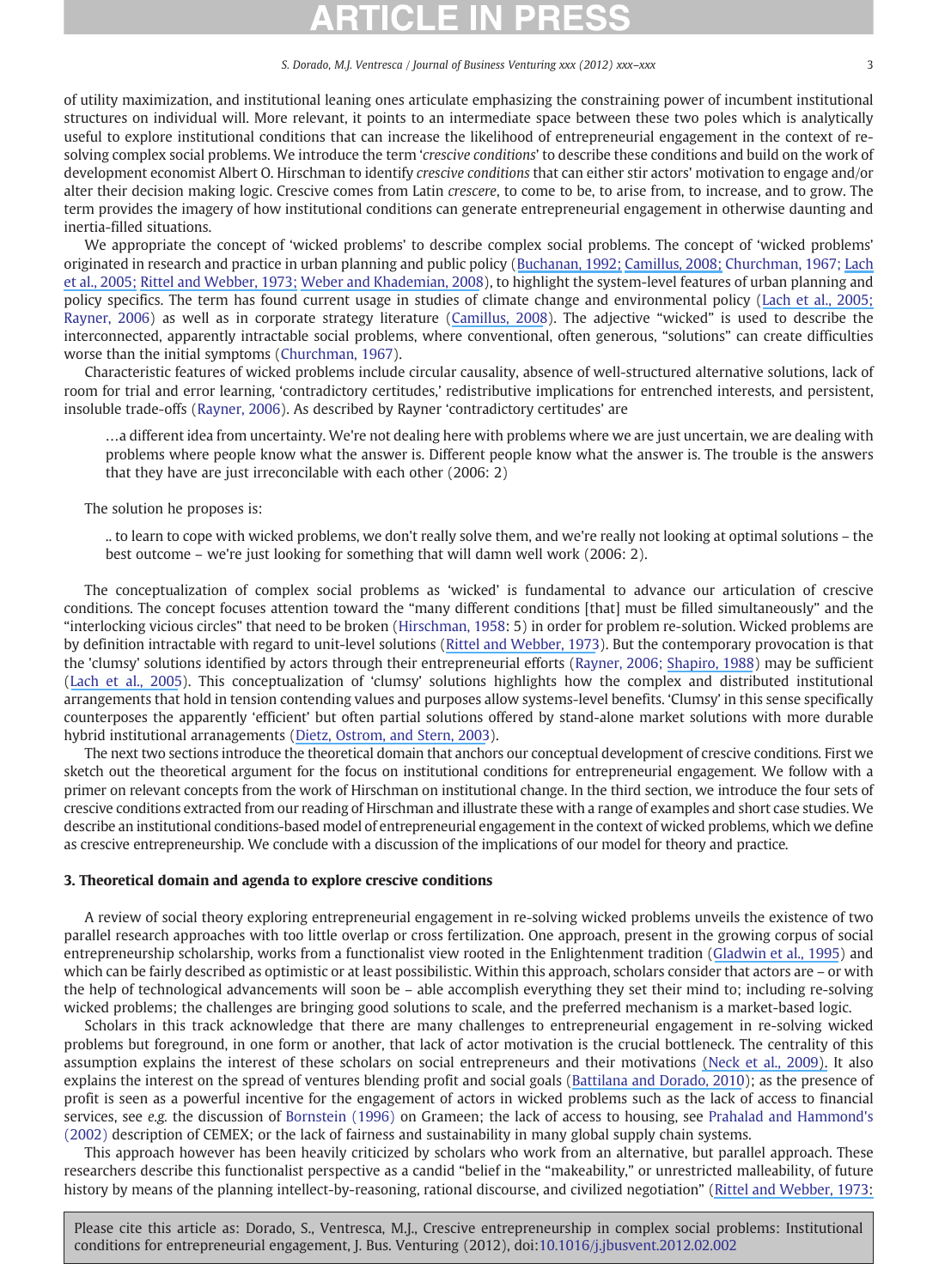156). Frequently citing the work of Foucault ([Foucault, 1976,](#page-13-0) [199](https://www.researchgate.net/publication/281562288_Discipline_and_Punish_The_Birth_of_Prison?el=1_x_8&enrichId=rgreq-4ecb2d3bc00dc12eef780f0dd4dfdcb2-XXX&enrichSource=Y292ZXJQYWdlOzI1NzI2Njc1NztBUzoxMDM3ODgyOTk5NDgwMzNAMTQwMTc1NjQ2NzA3Nw==)[5;](#page-13-0) [Foucault](https://www.researchgate.net/publication/237929681_PowerKnowledge_Selected_Interviews_Other_Writings?el=1_x_8&enrichId=rgreq-4ecb2d3bc00dc12eef780f0dd4dfdcb2-XXX&enrichSource=Y292ZXJQYWdlOzI1NzI2Njc1NztBUzoxMDM3ODgyOTk5NDgwMzNAMTQwMTc1NjQ2NzA3Nw==)[and](https://www.researchgate.net/publication/237929681_PowerKnowledge_Selected_Interviews_Other_Writings?el=1_x_8&enrichId=rgreq-4ecb2d3bc00dc12eef780f0dd4dfdcb2-XXX&enrichSource=Y292ZXJQYWdlOzI1NzI2Njc1NztBUzoxMDM3ODgyOTk5NDgwMzNAMTQwMTc1NjQ2NzA3Nw==)[Gordon,](https://www.researchgate.net/publication/237929681_PowerKnowledge_Selected_Interviews_Other_Writings?el=1_x_8&enrichId=rgreq-4ecb2d3bc00dc12eef780f0dd4dfdcb2-XXX&enrichSource=Y292ZXJQYWdlOzI1NzI2Njc1NztBUzoxMDM3ODgyOTk5NDgwMzNAMTQwMTc1NjQ2NzA3Nw==)[198](https://www.researchgate.net/publication/237929681_PowerKnowledge_Selected_Interviews_Other_Writings?el=1_x_8&enrichId=rgreq-4ecb2d3bc00dc12eef780f0dd4dfdcb2-XXX&enrichSource=Y292ZXJQYWdlOzI1NzI2Njc1NztBUzoxMDM3ODgyOTk5NDgwMzNAMTQwMTc1NjQ2NzA3Nw==)[0](#page-13-0)), this research argues that actor's engagement in entrepreneurial efforts is more likely to actually reinforce the wicked problems they address than they are to re-solve them (see [Lukes, 2004](#page-14-0) for a review).

[Khan et al.'s \(2007\)](#page-13-0) description of entrepreneurial engagement in the elimination of the long-standing practice of child labor in the world's largest soccer ball manufacturing cluster in Sialkot, Pakist and  $\sum$  an example of this more critical tradition. This research identifies what the authors describe as the "darker" side of entrepreneurship re-solving wicked problems and they point to how well-meaning interventions often exacerbate the original situation. Whereas the entrepreneurial efforts they studied succeeded on their own terms in reducing child factory labor, a presenting symptom of a more basic wicked problem, the observed intervention did not re-solve the root causes and, in effect, their efforts finished by reinforcing the deep poverty of these children's families with the consequent impacts on the well-being of the children.

In contrast with the functionalist perspective, scholars in the Foucaultian tradition argue that actors' difficulties in engaging in entrepreneurship is not a lack of motivation but their inability to identify opportunities due to "articulated inter alia [in] relations of 'class', 'gender', and 'postcolonialism' dominant in our current society" [\(Khan et al., 2007](#page-13-0): 1074). As a sort of 'velvet curtain,' this institutional web prevents actors, no matter how well intentioned, from engaging in actions that effectively undermine the status quo ([Lukes, 2004, 2005](#page-14-0)); and without it their efforts address but the most superficial aspects of a wicked problems leaving its core untouched.

On the surface, the Enlightened functionalist and the Foucaultian institutional views appear to be incompatible. From a functionalist perspective, the central difficulty is the lack of motivation of actors; with disregard for the wicked nature of these problems. From an institutional perspective, the critique is that intervention efforts, no matter how well-intentioned, can be ineffective and even make matters worse, again because of the incomplete appreciation for the systems-quality of wicked problems. But the taken-for-granted quality of institutions which generates this so called 'velvet curtain' is not a have or have not condition but a variable property of the conditions framing actors decision making ([Zucker, 1977\)](#page-14-0). Accordingly, the functionalist and the institutional views represent but "two ends of a continuum of decision-making processes and behaviors" [\(Tolbert and](#page-14-0) [Zucker, 1996:](#page-14-0) 170). Bridging these two poles, however, requires theoretical and empirical work on the intermediate region of this continuum.

Research on entrepreneurial bricolage ([Baker and Nelson, 2005](#page-13-0)) provides a platform for work on this intermediate region in the context of complex social problems ([Di Domenico et al., 2010\)](#page-13-0). This research shares an institutional concern with the inability of actors to formulate effective plans in institutionally constrained environments and a functionalist interest on the central role of the motivation of actors. It suggests that, in contrast with institutional views, motivated actors can challenge institutional definitions and create value but also that, in contrast with functionalist views, the ability of actors to identify an opportunity to create value is not a technology dependent process of discovery [\(](https://www.researchgate.net/publication/null?el=1_x_8&enrichId=rgreq-4ecb2d3bc00dc12eef780f0dd4dfdcb2-XXX&enrichSource=Y292ZXJQYWdlOzI1NzI2Njc1NztBUzoxMDM3ODgyOTk5NDgwMzNAMTQwMTc1NjQ2NzA3Nw==)[Kirzner, 1999; Shane, 200](#page-13-0)[0\)](https://www.researchgate.net/publication/null?el=1_x_8&enrichId=rgreq-4ecb2d3bc00dc12eef780f0dd4dfdcb2-XXX&enrichSource=Y292ZXJQYWdlOzI1NzI2Njc1NztBUzoxMDM3ODgyOTk5NDgwMzNAMTQwMTc1NjQ2NzA3Nw==) but a socially made and enacted one in which, by making do with the resources at hand, actors enact opportunities they could not have perceived prior to their engagement [\(Baker and Nelson, 2005; Dew et al., 2011; Ventresca and Kaghan, 2008](#page-13-0)).

Research on entrepreneurial bricolage typically assumes actors engaged in the advancing of a private interest, whether economic ([Baker and Nelson, 2005](#page-13-0)) or social [\(Di Domenico et al., 2010\)](#page-13-0). This conceptualization then requires expansion since, as explained earlier, in the context of wicked problems, engaging in entrepreneurial efforts requires advancing not a private interest but a public collective agenda ([Skocpol and Fiorina, 1999\)](#page-14-0).

We use strategies from the literature on institutional entrepreneurship (see [Dorado,](https://www.researchgate.net/publication/240279698_Institutional_Entrepreneurship_Partaking_and_Convening?el=1_x_8&enrichId=rgreq-4ecb2d3bc00dc12eef780f0dd4dfdcb2-XXX&enrichSource=Y292ZXJQYWdlOzI1NzI2Njc1NztBUzoxMDM3ODgyOTk5NDgwMzNAMTQwMTc1NjQ2NzA3Nw==)[200](https://www.researchgate.net/publication/240279698_Institutional_Entrepreneurship_Partaking_and_Convening?el=1_x_8&enrichId=rgreq-4ecb2d3bc00dc12eef780f0dd4dfdcb2-XXX&enrichSource=Y292ZXJQYWdlOzI1NzI2Njc1NztBUzoxMDM3ODgyOTk5NDgwMzNAMTQwMTc1NjQ2NzA3Nw==)[5](#page-13-0)) to address this limitation: We adopt a disaggregated understanding of entrepreneurial engagement, considering separately the conditions that influence the motivations of actors to engage ([DiMaggio,](https://www.researchgate.net/publication/235413152_Interest_and_Agency_in_Institutional_Theory?el=1_x_8&enrichId=rgreq-4ecb2d3bc00dc12eef780f0dd4dfdcb2-XXX&enrichSource=Y292ZXJQYWdlOzI1NzI2Njc1NztBUzoxMDM3ODgyOTk5NDgwMzNAMTQwMTc1NjQ2NzA3Nw==)[198](https://www.researchgate.net/publication/235413152_Interest_and_Agency_in_Institutional_Theory?el=1_x_8&enrichId=rgreq-4ecb2d3bc00dc12eef780f0dd4dfdcb2-XXX&enrichSource=Y292ZXJQYWdlOzI1NzI2Njc1NztBUzoxMDM3ODgyOTk5NDgwMzNAMTQwMTc1NjQ2NzA3Nw==)[8\)](#page-13-0), and those that influence the decision-making logic [\(Ocasio,](https://www.researchgate.net/publication/229490929_Toward_an_Attention-Based_View_of_the_Firm?el=1_x_8&enrichId=rgreq-4ecb2d3bc00dc12eef780f0dd4dfdcb2-XXX&enrichSource=Y292ZXJQYWdlOzI1NzI2Njc1NztBUzoxMDM3ODgyOTk5NDgwMzNAMTQwMTc1NjQ2NzA3Nw==)[1997\)](https://www.researchgate.net/publication/229490929_Toward_an_Attention-Based_View_of_the_Firm?el=1_x_8&enrichId=rgreq-4ecb2d3bc00dc12eef780f0dd4dfdcb2-XXX&enrichSource=Y292ZXJQYWdlOzI1NzI2Njc1NztBUzoxMDM3ODgyOTk5NDgwMzNAMTQwMTc1NjQ2NzA3Nw==) framing their engagement. We turn to the work of Hirschman on conditions for economic development as a source to develop our argument and for inspiration to identify crescive conditions for entrepreneurial engagement in the context of wicked problems.

### 3.1. A Hirschman primer

Among management scholars, Hirschman's best known works may be Exit, Voice, and Loyalty (1970) and The Passions and the Interests (1977). These are his later work. Early in his career Hirschman worked at the U.S. Federal Reserve Board, studying aspects of the European Marshall Plan and then as a World Bank expert with the newly-established National Planning Council in Columbia in 1952 ([Bianchi,](https://www.researchgate.net/publication/null?el=1_x_8&enrichId=rgreq-4ecb2d3bc00dc12eef780f0dd4dfdcb2-XXX&enrichSource=Y292ZXJQYWdlOzI1NzI2Njc1NztBUzoxMDM3ODgyOTk5NDgwMzNAMTQwMTc1NjQ2NzA3Nw==)[200](https://www.researchgate.net/publication/null?el=1_x_8&enrichId=rgreq-4ecb2d3bc00dc12eef780f0dd4dfdcb2-XXX&enrichSource=Y292ZXJQYWdlOzI1NzI2Njc1NztBUzoxMDM3ODgyOTk5NDgwMzNAMTQwMTc1NjQ2NzA3Nw==)[4\)](#page-13-0). This practical experience with policy-makers and planners informed his first three books in development economics focused on the so-called 'backward' economies of Latin America, Asia, and Africa: The Strategy of Economic Development (1958), Journeys toward Progress (1963), and Development Projects Observed (1967). In this trilogy, his interest is not on 'unreasonable' social entrepreneurs ([Elikington and Hartigan, 2008](#page-13-0)) but on 'reasonable' government planners, policy-makers, international consultants and the like engaged in entrepreneurial efforts to re-solve wicked problems, such as the lack of access to clean drinking water, poor transportation infrastructure, and durable poverty. The two first books "dealt with circumstances under which successful development decisions, whether in the sphere of capital investment, or in the wider area of economic policy making, are most likely to emerge from initial and apparently pervasive backwardness" (1967: vii). The third book dealt with "the ways in which decision making is molded, activated, or hampered by the specific nature of the project that is undertaken" (1967: viii). In subsequent writings, Hirschman broadened the range of topics of interest but continued to reflect on his initial work on the challenges in re-solving wicked problems (see e.g. [Hirschman, 1971, 1982, 1984, 1991](#page-13-0)).

This work describes the process of economic development in terms resonant with a Schumpeterian view of system disequilibria as the basis required to identify entrepreneurial opportunities for engagement. But Hirschman argues for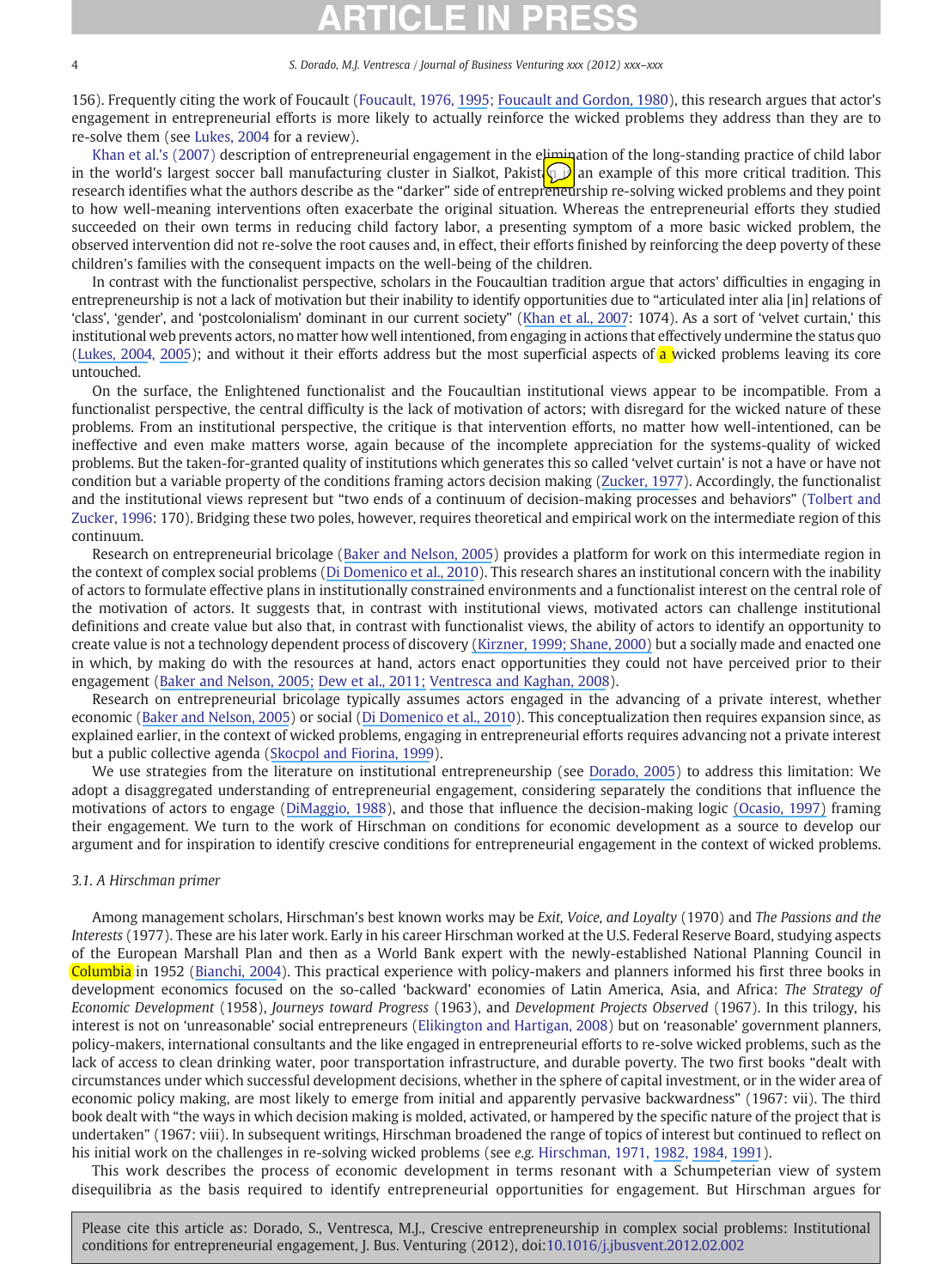attention to the need for a 'chain of disequilibria' rather than to single episodes as a crucial analytic and practical insight [\(Bianchi, 2004](#page-13-0)):

…our aim must be to keep alive rather than eliminate the disequilibria of which profits and losses are symptoms in a competitive economy. If the economy is to be kept moving ahead, the task of development policy is to maintain tensions, disproportions, and disequilibria. That nightmare of equilibrium economics, the endlessly spinning cobweb, is the kind of mechanism we must assiduously look for as an invaluable help in the development process. (1958: 66)

Hirschman's development trilogy does not yield a coherent theory of development. Developing such a theory is something which he purposefully resisted to do throughout his career ([Krugman, 1994; Rodwin and Schön, 1994](#page-14-0)). Instead, Hirschman belongs to an intellectual tradition in development economics that Krugman has described as "muscular" pragmatism ([Krugman,](#page-14-0) [1994](#page-14-0): 40), others in this tradition include [Myrdal \(1957\)](#page-14-0) and Alexander [G](https://www.researchgate.net/publication/246007055_Economic_Backwardness_in_Historical_Perspective_A_Book_of_Essays?el=1_x_8&enrichId=rgreq-4ecb2d3bc00dc12eef780f0dd4dfdcb2-XXX&enrichSource=Y292ZXJQYWdlOzI1NzI2Njc1NztBUzoxMDM3ODgyOTk5NDgwMzNAMTQwMTc1NjQ2NzA3Nw==)[erschenkron \(see](#page-13-0) e.g. 1962), and more recently, scholars such as [Tendler \(1997\)](#page-14-0), [Rodrik \(2008\)](#page-14-0)[, and](https://www.researchgate.net/publication/239666528_Good_Local_Government_in_the_Tropics?el=1_x_8&enrichId=rgreq-4ecb2d3bc00dc12eef780f0dd4dfdcb2-XXX&enrichSource=Y292ZXJQYWdlOzI1NzI2Njc1NztBUzoxMDM3ODgyOTk5NDgwMzNAMTQwMTc1NjQ2NzA3Nw==) [Evans \(1995\)](#page-13-0).

Hirschman's pragmatism is a methodological stance as much as a substantive focus. The source is his "unwillingness to do violence to the richness and complexity of the real world" [\(Krugman, 1994](#page-14-0): 40). This unwillingness has created difficulties to translate his reflections into distilled lessons or simple recipes which could then be included into the stylized models of development economics [\(Rodrik,](https://www.researchgate.net/publication/24117995_One_Economics_Many_Recipes_Globalization_Institutions_and_Economic_Growth?el=1_x_8&enrichId=rgreq-4ecb2d3bc00dc12eef780f0dd4dfdcb2-XXX&enrichSource=Y292ZXJQYWdlOzI1NzI2Njc1NztBUzoxMDM3ODgyOTk5NDgwMzNAMTQwMTc1NjQ2NzA3Nw==)[200](https://www.researchgate.net/publication/24117995_One_Economics_Many_Recipes_Globalization_Institutions_and_Economic_Growth?el=1_x_8&enrichId=rgreq-4ecb2d3bc00dc12eef780f0dd4dfdcb2-XXX&enrichSource=Y292ZXJQYWdlOzI1NzI2Njc1NztBUzoxMDM3ODgyOTk5NDgwMzNAMTQwMTc1NjQ2NzA3Nw==)[8](#page-14-0)). But it has produced contextually rich observations and reflections on critical cases which stand as a point of leverage from which to extend his work to purpose and benefit in other academic fields [\(Rodwin and Schön, 1994](#page-14-0)). For our purposes, his work and this tradition provide insights for a novel view of entrepreneurship in the context of wicked problems.

We build on his contextually rich reflections and the idea of crescive conditions as a sort of generative metaphor to identify circumstances and processes which stir up actors' motivation to engage or/and alter their decision making logic in the context of wicked problems.

### 4. Crescive conditions

Hirschman assumes as the analytically-relevant actors not the heroic social entrepreneurs of the management literature (see e.g. [Leadbeater, 1997; Peredo and McLean, 2006; Waddock and Post, 1991; Westley, 1991](#page-14-0)) but the everyday reflective practitioners [\(S](#page-14-0)[chön,](https://www.researchgate.net/publication/215439083_The_Reflective_Practitioner_How_Professionals_Think_In_Action?el=1_x_8&enrichId=rgreq-4ecb2d3bc00dc12eef780f0dd4dfdcb2-XXX&enrichSource=Y292ZXJQYWdlOzI1NzI2Njc1NztBUzoxMDM3ODgyOTk5NDgwMzNAMTQwMTc1NjQ2NzA3Nw==)[198](https://www.researchgate.net/publication/215439083_The_Reflective_Practitioner_How_Professionals_Think_In_Action?el=1_x_8&enrichId=rgreq-4ecb2d3bc00dc12eef780f0dd4dfdcb2-XXX&enrichSource=Y292ZXJQYWdlOzI1NzI2Njc1NztBUzoxMDM3ODgyOTk5NDgwMzNAMTQwMTc1NjQ2NzA3Nw==)[3,](#page-14-0) [198](https://www.researchgate.net/publication/30874809_Educating_The_Reflective_Practitioner?el=1_x_8&enrichId=rgreq-4ecb2d3bc00dc12eef780f0dd4dfdcb2-XXX&enrichSource=Y292ZXJQYWdlOzI1NzI2Njc1NztBUzoxMDM3ODgyOTk5NDgwMzNAMTQwMTc1NjQ2NzA3Nw==)[7\)](#page-14-0) of interest in the development literature (see e.g. [Evans,](https://www.researchgate.net/publication/239666528_Good_Local_Government_in_the_Tropics?el=1_x_8&enrichId=rgreq-4ecb2d3bc00dc12eef780f0dd4dfdcb2-XXX&enrichSource=Y292ZXJQYWdlOzI1NzI2Njc1NztBUzoxMDM3ODgyOTk5NDgwMzNAMTQwMTc1NjQ2NzA3Nw==)[1995;](https://www.researchgate.net/publication/239666528_Good_Local_Government_in_the_Tropics?el=1_x_8&enrichId=rgreq-4ecb2d3bc00dc12eef780f0dd4dfdcb2-XXX&enrichSource=Y292ZXJQYWdlOzI1NzI2Njc1NztBUzoxMDM3ODgyOTk5NDgwMzNAMTQwMTc1NjQ2NzA3Nw==)[Rodrik,](https://www.researchgate.net/publication/24117995_One_Economics_Many_Recipes_Globalization_Institutions_and_Economic_Growth?el=1_x_8&enrichId=rgreq-4ecb2d3bc00dc12eef780f0dd4dfdcb2-XXX&enrichSource=Y292ZXJQYWdlOzI1NzI2Njc1NztBUzoxMDM3ODgyOTk5NDgwMzNAMTQwMTc1NjQ2NzA3Nw==)[2008;](https://www.researchgate.net/publication/24117995_One_Economics_Many_Recipes_Globalization_Institutions_and_Economic_Growth?el=1_x_8&enrichId=rgreq-4ecb2d3bc00dc12eef780f0dd4dfdcb2-XXX&enrichSource=Y292ZXJQYWdlOzI1NzI2Njc1NztBUzoxMDM3ODgyOTk5NDgwMzNAMTQwMTc1NjQ2NzA3Nw==)[Tendler,](https://www.researchgate.net/publication/239666528_Good_Local_Government_in_the_Tropics?el=1_x_8&enrichId=rgreq-4ecb2d3bc00dc12eef780f0dd4dfdcb2-XXX&enrichSource=Y292ZXJQYWdlOzI1NzI2Njc1NztBUzoxMDM3ODgyOTk5NDgwMzNAMTQwMTc1NjQ2NzA3Nw==)[1997\).](https://www.researchgate.net/publication/239666528_Good_Local_Government_in_the_Tropics?el=1_x_8&enrichId=rgreq-4ecb2d3bc00dc12eef780f0dd4dfdcb2-XXX&enrichSource=Y292ZXJQYWdlOzI1NzI2Njc1NztBUzoxMDM3ODgyOTk5NDgwMzNAMTQwMTc1NjQ2NzA3Nw==) Based on this understanding of the actor, what becomes central in the analysis for the likelihood of entrepreneurial action are the institutional circumstances and processes that organize and promote the "possibility for" the engagement of any one everyday, reasonably-skilled individual.

Hirschman described these institutional circumstances and processes as "inducement mechanisms" (see 1958: 24). We forward the more precise term of crescive conditions. It carries more directly than 'inducement' the focus on the institutionalized quality of the circumstances and processes, their nature as taken for granted conditions which resist intervention, even when generated with actor participation [\(](https://www.researchgate.net/publication/224892279_)[DiMaggio and Powell, 1983; Meyer and Rowan, 1977](#page-13-0)[\).](https://www.researchgate.net/publication/224892279_) In addition, the term crescive conveys the accumulated, layered nature of the institutional arrangements, a connotation that is not as explicit in the term 'inducement'.

A focus on the "possibility for" engagement created by crescive conditions has strong parallels with the Austrian economics tradition [\(H](https://www.researchgate.net/publication/null?el=1_x_8&enrichId=rgreq-4ecb2d3bc00dc12eef780f0dd4dfdcb2-XXX&enrichSource=Y292ZXJQYWdlOzI1NzI2Njc1NztBUzoxMDM3ODgyOTk5NDgwMzNAMTQwMTc1NjQ2NzA3Nw==)[ayek, 1945; Kirzner, 199](#page-13-0)[9\)](https://www.researchgate.net/publication/null?el=1_x_8&enrichId=rgreq-4ecb2d3bc00dc12eef780f0dd4dfdcb2-XXX&enrichSource=Y292ZXJQYWdlOzI1NzI2Njc1NztBUzoxMDM3ODgyOTk5NDgwMzNAMTQwMTc1NjQ2NzA3Nw==) and the considerable body of entrepreneurship scholarship building on these classic writings. The Austrian tradition places the conditions that allow for opportunity identification for value creation at the center of entrepreneurial processes [\(Shane, 2000; Shane and Venkataraman, 2000](#page-14-0)) and emphasizes the social embeddedness of entrepreneurial action [\(Sarasvathy,](#page-14-0) [Dew](https://www.researchgate.net/publication/235261031_Unpacking_entrepreneurship_as_collective_activity_Opportunities_activity_and_context?el=1_x_8&enrichId=rgreq-4ecb2d3bc00dc12eef780f0dd4dfdcb2-XXX&enrichSource=Y292ZXJQYWdlOzI1NzI2Njc1NztBUzoxMDM3ODgyOTk5NDgwMzNAMTQwMTc1NjQ2NzA3Nw==)[and](https://www.researchgate.net/publication/235261031_Unpacking_entrepreneurship_as_collective_activity_Opportunities_activity_and_context?el=1_x_8&enrichId=rgreq-4ecb2d3bc00dc12eef780f0dd4dfdcb2-XXX&enrichSource=Y292ZXJQYWdlOzI1NzI2Njc1NztBUzoxMDM3ODgyOTk5NDgwMzNAMTQwMTc1NjQ2NzA3Nw==)[Ventresca,](https://www.researchgate.net/publication/235261031_Unpacking_entrepreneurship_as_collective_activity_Opportunities_activity_and_context?el=1_x_8&enrichId=rgreq-4ecb2d3bc00dc12eef780f0dd4dfdcb2-XXX&enrichSource=Y292ZXJQYWdlOzI1NzI2Njc1NztBUzoxMDM3ODgyOTk5NDgwMzNAMTQwMTc1NjQ2NzA3Nw==)[200](https://www.researchgate.net/publication/235261031_Unpacking_entrepreneurship_as_collective_activity_Opportunities_activity_and_context?el=1_x_8&enrichId=rgreq-4ecb2d3bc00dc12eef780f0dd4dfdcb2-XXX&enrichSource=Y292ZXJQYWdlOzI1NzI2Njc1NztBUzoxMDM3ODgyOTk5NDgwMzNAMTQwMTc1NjQ2NzA3Nw==)[9\)](#page-14-0). But the conditions required when the aspiration is to create private value may differ from those required when the aspiration is a public good, i.e. the re-solution of a wicked problem.

The next section presents our model of crescive conditions, based on this reading of Hirschman's works and current debates in the literature on institutional and social entrepreneurship. Neither Hirschman's writings nor our reading of them produces a systematic or complete presentation of these conditions. Our efforts represent the beginning of a research program focused on providing specificity to some of the institutional circumstances and processes which facilitate the emergence of entrepreneurship in the context of wicked problems. We consider first crescive conditions that can stir up actors' motivation and then those that can alter their decision making logic.

#### 4.1. Crescive conditions that stir up the motivation of actors to engage

In the introduction of his Exit, Voice, and Loyalty, Hirschman wondered rhetorically and ironically about "the smoothness and efficiency with which leadership succession (…) was handled in certain baboon bands" while it is "a problem human societies have found so intractable," (p.5). He answered this question rather wittily, suggesting that:

"the reason for which humans have failed to develop a finely built social process assuring continuity and steady quality in leadership is probably that they did not have to. Most human societies are marked by the existence of a surplus above subsistence. The counter of this surplus is society's ability to take considerable deterioration in its stride."

He used this irreverent comparison between human societies and baboon bands to call the attention of readers to 'lack of' motivation for engagement as a central problem for entrepreneurship in the context of wicked problems. This framing of motivation, as present or absent, is rather different from the management literature's one on whether actors are socially or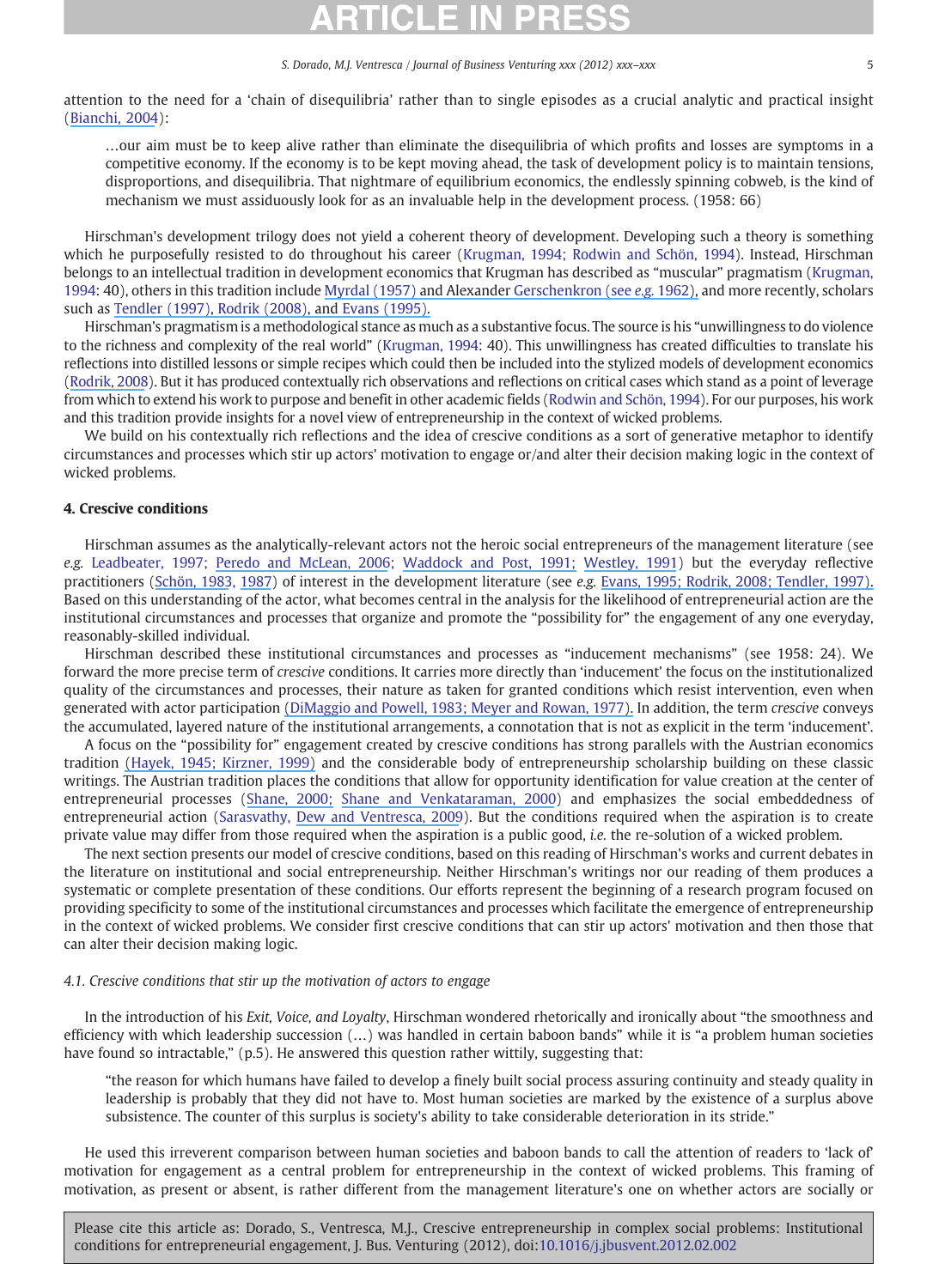economically motivated. What is relevant is not the value being pursued but most simply the lack of sufficient motivation to bear incurring the risks and costs involved in engaging in entrepreneurial action.

In Hirschman's pragmatic reflections on actors' lack of sufficient motivation to engage he offers as one central source the ego (individual)–group (collective) problem [\(Hirschman, 1958](#page-13-0)). The central idea is that actors are less likely to engage in endeavors that serve a collective aim than in those in which the outcome can be privatized. This idea is venerable. Scholars have traced its origins to the writings of Aristotle, where he argued that "what is common to the greatest number has the least care bestowed upon it" (Politic; bk 2, ch. 3 as cited by [Fine and Harrington, 2004](#page-13-0)[: 348\).](https://www.researchgate.net/publication/227793198_Tiny_Publics_Small_Groups_and_Civil_Society?el=1_x_8&enrichId=rgreq-4ecb2d3bc00dc12eef780f0dd4dfdcb2-XXX&enrichSource=Y292ZXJQYWdlOzI1NzI2Njc1NztBUzoxMDM3ODgyOTk5NDgwMzNAMTQwMTc1NjQ2NzA3Nw==) More recently, [Mancur Olson \(1965\)](#page-14-0) has formalized this insight in the 'logic of collection action'. The fundamental problem observed repeatedly in practice is this: What incentives to act/ engage first are there when others could and there are substantial risks in taking the first step, even where collective benefits will accrue from the engagement? This argument holds the possibility, that others could or should bear the risk and, hence, the cost of engaging, results in a lack of engagement by all. This is a critical issue to understand the fate of wicked problems and the basis for recognizing 'microfoundations' of action in the face of wicked problems.

This analytic framing of motivation, as sufficient (or not) for actors to will bearing the risks and cost of their engagement, extends the standard focus on social or economic aspirations as motive for engagement. The claim we make is direct: Though actors with social aspirations may be more likely than those with economic aspirations to engage in endeavors serving a public instead of a private goal the presence of Hirschman-informed institutional conditions stirs up actors' motivation redefining the likelihood of their engagement, regardless of initial aspirations.

Hirschman reflected on this analytic and practical problem and identified two kinds of conditions that can stir up actors' motivation to engage: increased public awareness and dissonant loyalty. Increased public awareness stirs up actors' motivation by making it socially costly for them to disregard the problem. Dissonant loyalty influences engagement by creating unexpectedly a sense of membership into a particular collective increasing their willingness to advance the interests of this collective.

### 4.1.1. Increased public awareness

In Strategy of Development, [Hirschman \(1958: 143\)](#page-13-0) argued that the likelihood of actor engagement could be higher if the type of expected engagement, "the shortage to be filled, or the error to be corrected," to use his words, was "publicly and dramatically visible both to the performer and to others who have a stake in the enterprise". As later elaborated in management scholarship on social movements (see [King and Soule, 2007\)](#page-13-0), Hirschman argued that the likelihood of entrepreneurial engagement for system change can follow from actions, such as boycotts or public demonstrations, which by increasing public awareness of the problem add a social incentive (e.g. social approval from customers, voters, peers, or other external audiences) to the value that the entrepreneur expects to derive from the engagement.

Increased public awareness of the issue at hand, however, is frequently insufficient because of the lack of overlap between the issue that gathers public attention and the wicked problem in most need of addressing. [Khan](https://www.researchgate.net/publication/247734716_A_Dark_Side_of_Institutional_Entrepreneurship_Soccer_Balls_Child_Labour_and_Postcolonial_Impoverishment?el=1_x_8&enrichId=rgreq-4ecb2d3bc00dc12eef780f0dd4dfdcb2-XXX&enrichSource=Y292ZXJQYWdlOzI1NzI2Njc1NztBUzoxMDM3ODgyOTk5NDgwMzNAMTQwMTc1NjQ2NzA3Nw==)[et](https://www.researchgate.net/publication/247734716_A_Dark_Side_of_Institutional_Entrepreneurship_Soccer_Balls_Child_Labour_and_Postcolonial_Impoverishment?el=1_x_8&enrichId=rgreq-4ecb2d3bc00dc12eef780f0dd4dfdcb2-XXX&enrichSource=Y292ZXJQYWdlOzI1NzI2Njc1NztBUzoxMDM3ODgyOTk5NDgwMzNAMTQwMTc1NjQ2NzA3Nw==)[al.](https://www.researchgate.net/publication/247734716_A_Dark_Side_of_Institutional_Entrepreneurship_Soccer_Balls_Child_Labour_and_Postcolonial_Impoverishment?el=1_x_8&enrichId=rgreq-4ecb2d3bc00dc12eef780f0dd4dfdcb2-XXX&enrichSource=Y292ZXJQYWdlOzI1NzI2Njc1NztBUzoxMDM3ODgyOTk5NDgwMzNAMTQwMTc1NjQ2NzA3Nw==)[\(2007\)](https://www.researchgate.net/publication/247734716_A_Dark_Side_of_Institutional_Entrepreneurship_Soccer_Balls_Child_Labour_and_Postcolonial_Impoverishment?el=1_x_8&enrichId=rgreq-4ecb2d3bc00dc12eef780f0dd4dfdcb2-XXX&enrichSource=Y292ZXJQYWdlOzI1NzI2Njc1NztBUzoxMDM3ODgyOTk5NDgwMzNAMTQwMTc1NjQ2NzA3Nw==) exploration on entrepreneurial engagement to alleviate the plight of Pakistani children working in factories offers a good example. They show how Western media, by capturing the story of these children working in the factories producing the balls with which their peers in Western countries play, made it harder for Western corporations not to do something; aware of the social disapproval associated with their lack of engagement. But the resulting engagement focused on this issue and not in the less obvious but more pernicious behind it, namely the structural unemployment and underemployment of the parents of these children.

### 4.1.2. Dissonant loyalty

In Exit, Voice, and Loyalty, Hirschman explored actor motivation from a different stance. He argued that actors can bring about systemic change by engaging in Exit or Voice and introduce the concept of Loyalty to explain when actors would choose one or the other. Loyalty describes a dual set of beliefs that define actors' decision to engage actively and creatively in bringing about systemic change: The first set of beliefs concerns actors own ability to be effective and, the second set is whether their engagement is worthwhile [\(](https://www.researchgate.net/publication/233756476_Exit_Voice_Loyalty_Response_to_Decline_in_Firms_Organizations_and_States?el=1_x_8&enrichId=rgreq-4ecb2d3bc00dc12eef780f0dd4dfdcb2-XXX&enrichSource=Y292ZXJQYWdlOzI1NzI2Njc1NztBUzoxMDM3ODgyOTk5NDgwMzNAMTQwMTc1NjQ2NzA3Nw==)[Hirschman, 197](#page-13-0)[0: 38\).](https://www.researchgate.net/publication/233756476_Exit_Voice_Loyalty_Response_to_Decline_in_Firms_Organizations_and_States?el=1_x_8&enrichId=rgreq-4ecb2d3bc00dc12eef780f0dd4dfdcb2-XXX&enrichSource=Y292ZXJQYWdlOzI1NzI2Njc1NztBUzoxMDM3ODgyOTk5NDgwMzNAMTQwMTc1NjQ2NzA3Nw==) His interest on loyalty then was focused on how this dual set of incentives would encourage (or not) actors to exercise voice, that is, to join or participate in some form of social movement which could then, by creating a social incentive, encourage engagement. But in his exploration of how actors gained a sense of loyalty, he identified situations in which it can stir up actors' motivations, not by increasing public awareness of the issue but by the intrinsic value that entrepreneurs associate with their engagement. This changed appreciation can press them into the kind of "creativityrequired course of action from which they would normally recoil" [\(Hirschman,](https://www.researchgate.net/publication/233756476_Exit_Voice_Loyalty_Response_to_Decline_in_Firms_Organizations_and_States?el=1_x_8&enrichId=rgreq-4ecb2d3bc00dc12eef780f0dd4dfdcb2-XXX&enrichSource=Y292ZXJQYWdlOzI1NzI2Njc1NztBUzoxMDM3ODgyOTk5NDgwMzNAMTQwMTc1NjQ2NzA3Nw==)[1970: 38\).](https://www.researchgate.net/publication/233756476_Exit_Voice_Loyalty_Response_to_Decline_in_Firms_Organizations_and_States?el=1_x_8&enrichId=rgreq-4ecb2d3bc00dc12eef780f0dd4dfdcb2-XXX&enrichSource=Y292ZXJQYWdlOzI1NzI2Njc1NztBUzoxMDM3ODgyOTk5NDgwMzNAMTQwMTc1NjQ2NzA3Nw==)

Most of the loyalty-generating circumstances explored by Hirschman assumed not the crescive intermediate institutional context of interest to us, but those associated with the institutional conditions assumed in functionalist leaning research on social entrepreneurship in which actors can define and pursue directly a valued interest with their engagement. Nonetheless, he identified a set of distinctive circumstances which generate what we describe as dissonant loyalty and could act as crescive condition.

Dissonance is a concept emerging from studies in cognition [\(F](https://www.researchgate.net/publication/37701793_A_Theory_of_Cognitive_Dissonance?el=1_x_8&enrichId=rgreq-4ecb2d3bc00dc12eef780f0dd4dfdcb2-XXX&enrichSource=Y292ZXJQYWdlOzI1NzI2Njc1NztBUzoxMDM3ODgyOTk5NDgwMzNAMTQwMTc1NjQ2NzA3Nw==)[estinger, 1957](#page-13-0)[\)](https://www.researchgate.net/publication/37701793_A_Theory_of_Cognitive_Dissonance?el=1_x_8&enrichId=rgreq-4ecb2d3bc00dc12eef780f0dd4dfdcb2-XXX&enrichSource=Y292ZXJQYWdlOzI1NzI2Njc1NztBUzoxMDM3ODgyOTk5NDgwMzNAMTQwMTc1NjQ2NzA3Nw==) and Hirschman references the concept many times in his works (see [Hirschman, 1963, 1967, 1970, 1971, 1965 and 1995](#page-13-0)). His understanding of dissonance is consistent with [Stark's \(2009\)](#page-14-0) contemporary appreciation of it as playing a crucial role to motivate actors to behave entrepreneurially within a constraining institutional context. The concept describes departures between actors' beliefs on how things should be and behaviors that violate these beliefs. The argument is that this tension is cognitively unpleasant ([Emirbayer,](https://www.researchgate.net/publication/246757783_A_Manifesto_for_a_Relational_Sociology?el=1_x_8&enrichId=rgreq-4ecb2d3bc00dc12eef780f0dd4dfdcb2-XXX&enrichSource=Y292ZXJQYWdlOzI1NzI2Njc1NztBUzoxMDM3ODgyOTk5NDgwMzNAMTQwMTc1NjQ2NzA3Nw==)[199](https://www.researchgate.net/publication/246757783_A_Manifesto_for_a_Relational_Sociology?el=1_x_8&enrichId=rgreq-4ecb2d3bc00dc12eef780f0dd4dfdcb2-XXX&enrichSource=Y292ZXJQYWdlOzI1NzI2Njc1NztBUzoxMDM3ODgyOTk5NDgwMzNAMTQwMTc1NjQ2NzA3Nw==)[7\)](#page-13-0) and unstable, hence actors work to escape this unpleasant condition by resolving the dissonance. To do so they can either select out the information that creates the lack of concurrence between belief and behavior, or they can change their beliefs. What they cannot change is the behavior, since it has already occurred and thereby changing it is no longer an option.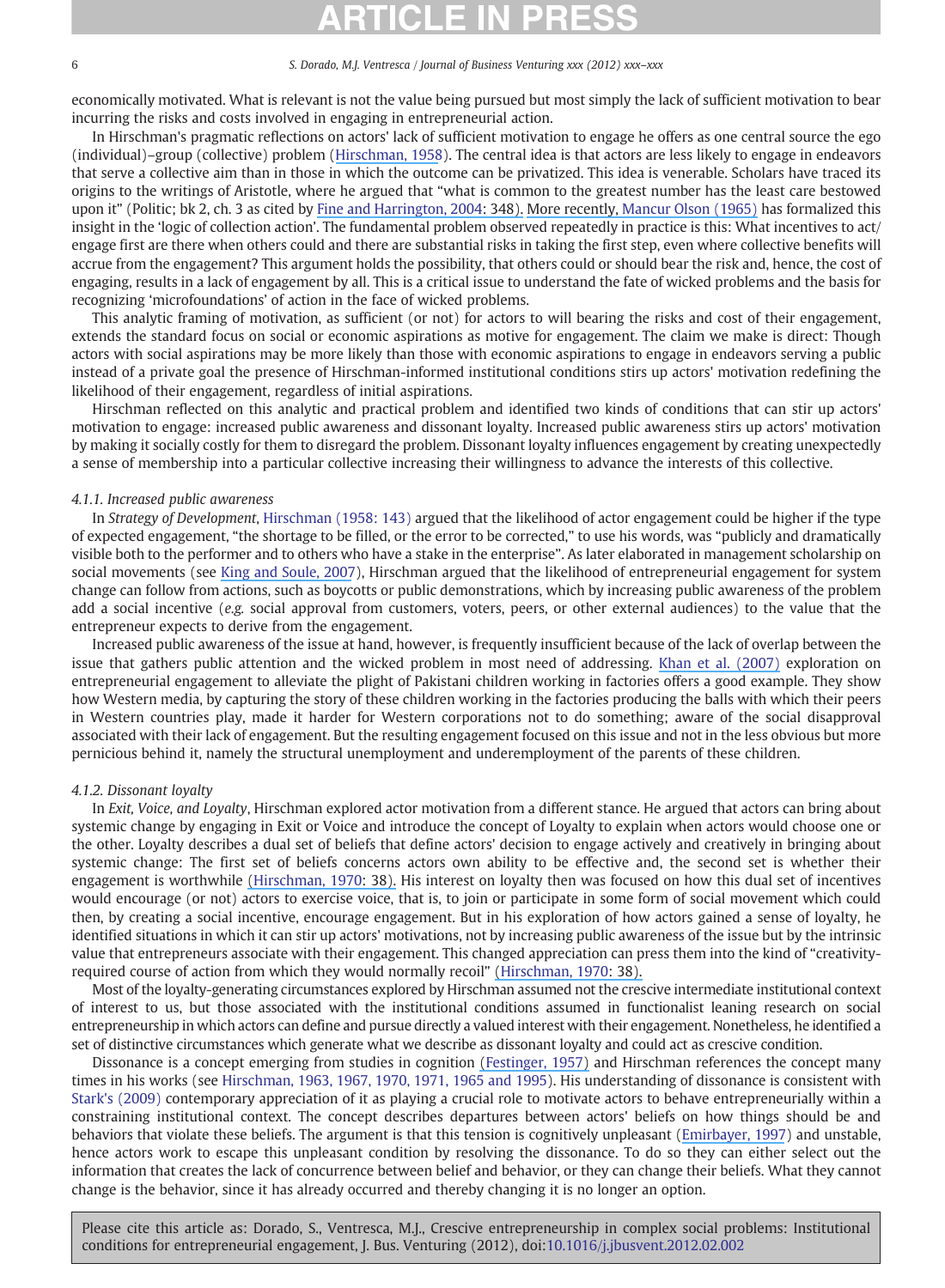In the context of loyalty, dissonance emerges when actors acquire a sense of membership into a collective without reservation but without a pre-existing sense of shared identity or shared/overlapping goals. This is important because a sense of membership increases the likelihood of individuals to engage in action to support the collective in which they are members (see [Anthony,](#page-13-0) [2005](#page-13-0)). [Hirschman \(1970](#page-13-0)[: 92](https://www.researchgate.net/publication/233756476_Exit_Voice_Loyalty_Response_to_Decline_in_Firms_Organizations_and_States?el=1_x_8&enrichId=rgreq-4ecb2d3bc00dc12eef780f0dd4dfdcb2-XXX&enrichSource=Y292ZXJQYWdlOzI1NzI2Njc1NztBUzoxMDM3ODgyOTk5NDgwMzNAMTQwMTc1NjQ2NzA3Nw==)–98) identified two sets of procedural circumstances which could create a strong sense of membership in the absence of shared identity or shared goals. These procedural circumstances are "severe initiation rituals" and "high penalties for Exit." Severe initiation rituals describe situations in which actors become members of a group after a rather selective process which, quite visibly, allows them but not others to become members. High penalties for exit, in turn, describe situations that press actors to stay within the collective.

The interest of actors to engage in actions that serve a collective based on their sense of membership has been shown in social psychological research on motivation. This work finds that actor decisions, while framed by their autonomous and independent interests, are also framed by their desire to foster and/or to regulate their connections with relevant others [\(Cross et al., 2003; Gelfand](#page-13-0) [et](https://www.researchgate.net/publication/37149718_Negotiating_Relationally_The_Dynamics_of_the_Relational_Self_In_Negotiations?el=1_x_8&enrichId=rgreq-4ecb2d3bc00dc12eef780f0dd4dfdcb2-XXX&enrichSource=Y292ZXJQYWdlOzI1NzI2Njc1NztBUzoxMDM3ODgyOTk5NDgwMzNAMTQwMTc1NjQ2NzA3Nw==)[al.,](https://www.researchgate.net/publication/37149718_Negotiating_Relationally_The_Dynamics_of_the_Relational_Self_In_Negotiations?el=1_x_8&enrichId=rgreq-4ecb2d3bc00dc12eef780f0dd4dfdcb2-XXX&enrichSource=Y292ZXJQYWdlOzI1NzI2Njc1NztBUzoxMDM3ODgyOTk5NDgwMzNAMTQwMTc1NjQ2NzA3Nw==)[200](https://www.researchgate.net/publication/37149718_Negotiating_Relationally_The_Dynamics_of_the_Relational_Self_In_Negotiations?el=1_x_8&enrichId=rgreq-4ecb2d3bc00dc12eef780f0dd4dfdcb2-XXX&enrichSource=Y292ZXJQYWdlOzI1NzI2Njc1NztBUzoxMDM3ODgyOTk5NDgwMzNAMTQwMTc1NjQ2NzA3Nw==)[6\)](#page-13-0). This motivation also plays within organizational settings and it is relevant when considering the engagement by chartered public actors in entrepreneurial endeavors in the context of wicked problems. As Hirschman argued, and contemporary analysis of entrepreneurial activity for system change has further suggested (see e.g. [Brown, 1991; Brown and Ashman, 1996; Fox and](#page-13-0) [Brown, 1998; Dorado and Vaz, 2003\)](#page-13-0) the individuals best placed to engage in entrepreneurship in the context of wicked problems are often planners, policy makers, and bureaucrats working within national governments or international agencies in concert with citizen activists. These chartered public actors have the mandate and often the resources required. The problem is that frequently these actors are subject to forces, lack of incentives, dysfunctional bureaucratization that hinder entrepreneurial action and, in the worst of cases, drains them of the entrepreneurial spirit. Here Hirschman alerts us that specific processes, most pointedly perhaps severe initiation rituals and difficult exits may stir up entrepreneurial behavior by these so-called "bureaucrats".

The relevance on how a dissonant sense of membership can yield entrepreneurial behavior in the context of wicked problems has been most notably pushed forward by [Evans \(1995\),](#page-13-0) following on Hirschman. In his introduction to the concept of embedded autonomy. Evans developed his arguments reflecting of the extreme differences in the role of the state bureaucracies in supporting their national economies among countries hampered by a lack of economic development.

### 4.1.3. Embedded autonomy: how dissonant loyalty enables entrepreneurial bureaucrats

Evans is concerned with differential economic development among countries. His analysis focuses on accounting for these differences considering the structure and role of government bureaucracies. He offers the term 'embedded autonomy' to capture variation across government bureaucracies deriving from factors other than politics and uses Zaire, Japan, and Brazil as an illustration of three distinct types of government bureaucracies. Zaire illustrates what he describes as a predatory rent seeking bureaucracy (i.e., squeezing the sources of national wealth for private gain of leaders and their cronies); Japan provides an illustration for an effective developmental bureaucracy; and Brazil provides an illustration for a hybrid bureaucracy somewhere in between the predatory and the development one.

He argues that predatory bureaucracies emerge in countries where government bureaucrats are fully embedded. Their members are selected through tribal, family, and friendship relations with those in power, rather than a focus on the skill, attitude, and education of the individual. In the extreme, this bureaucracy will be made of individuals who are poorly skilled but are hired for the job because of their connections and loyalty to the one particular tribal, family, ethnic origin, or social collective of those in power. The cumulative result is a mindset and behaviors that increase the likelihood of predatory behaviors toward those others (frequently a large majority of the population who are not members of this collective). These individuals are unlikely to see an interest and engage entrepreneurially in advancing a public goal.

In contrast, in countries in which the recruitment system selects individuals through a "severe initiation" process, for example, rather selective and difficult exams, or selective schools, e.g. the French Grandes Écoles, the government bureaucracy is more likely to be defined by embedded autonomy. When a hiring system is very selective it can produce a cohort of hires with a strong sense of shared membership into what these hires will perceive to be an elite body. Importantly, if the system is truly selective (and not a gate keeping mechanism to assure the elite placing of a specific group of individuals) this group will include individuals with diverse socio-demographic affiliations. Its members are then likely to develop a shared sense of collective identity to this elite group, unwarranted by measures other than the shared experience of being selected through this difficult selection process. In the context of developing countries, this sense of membership is likely to be further reinforced by the "high penalties to exit" from the collective simply because of the lack of other employment opportunities ([Andersen,](https://www.researchgate.net/publication/46467958_Social_Mobility_in_Bolivia_is_Finally_Improving?el=1_x_8&enrichId=rgreq-4ecb2d3bc00dc12eef780f0dd4dfdcb2-XXX&enrichSource=Y292ZXJQYWdlOzI1NzI2Njc1NztBUzoxMDM3ODgyOTk5NDgwMzNAMTQwMTc1NjQ2NzA3Nw==)[200](https://www.researchgate.net/publication/46467958_Social_Mobility_in_Bolivia_is_Finally_Improving?el=1_x_8&enrichId=rgreq-4ecb2d3bc00dc12eef780f0dd4dfdcb2-XXX&enrichSource=Y292ZXJQYWdlOzI1NzI2Njc1NztBUzoxMDM3ODgyOTk5NDgwMzNAMTQwMTc1NjQ2NzA3Nw==)[5\)](#page-13-0). At the same time, these individuals are also likely to continue prior affiliations. As the example of Japan illustrates, the members of such a bureaucracy are likely to engage entrepreneurially in advancing a public good when they see it as the mission of the elite collective that hired them.

In short, increased public awareness and dissonant loyalty can play a role in increasing the likelihood of entrepreneurship in the context of wicked problems by stirring up actors' motivations to engage to serve a public or collective interest. The next section explores institutional conditions which can increase the likelihood of entrepreneurship by altering the decision making logic that actors apply to their engagement.

#### 4.2. Crescive conditions that can alter actor decision-making logic

The extensive body of work on entrepreneurial bricolage [\(Baker and Nelson, 2005](#page-13-0)), explores entrepreneurship in resourceconstrained institutional contexts. In Hirschman we find alternative but complementary views on institutional conditions that facilitate actor engagement by influencing actor decision-making in such constrained institutional contexts. In the Strategy of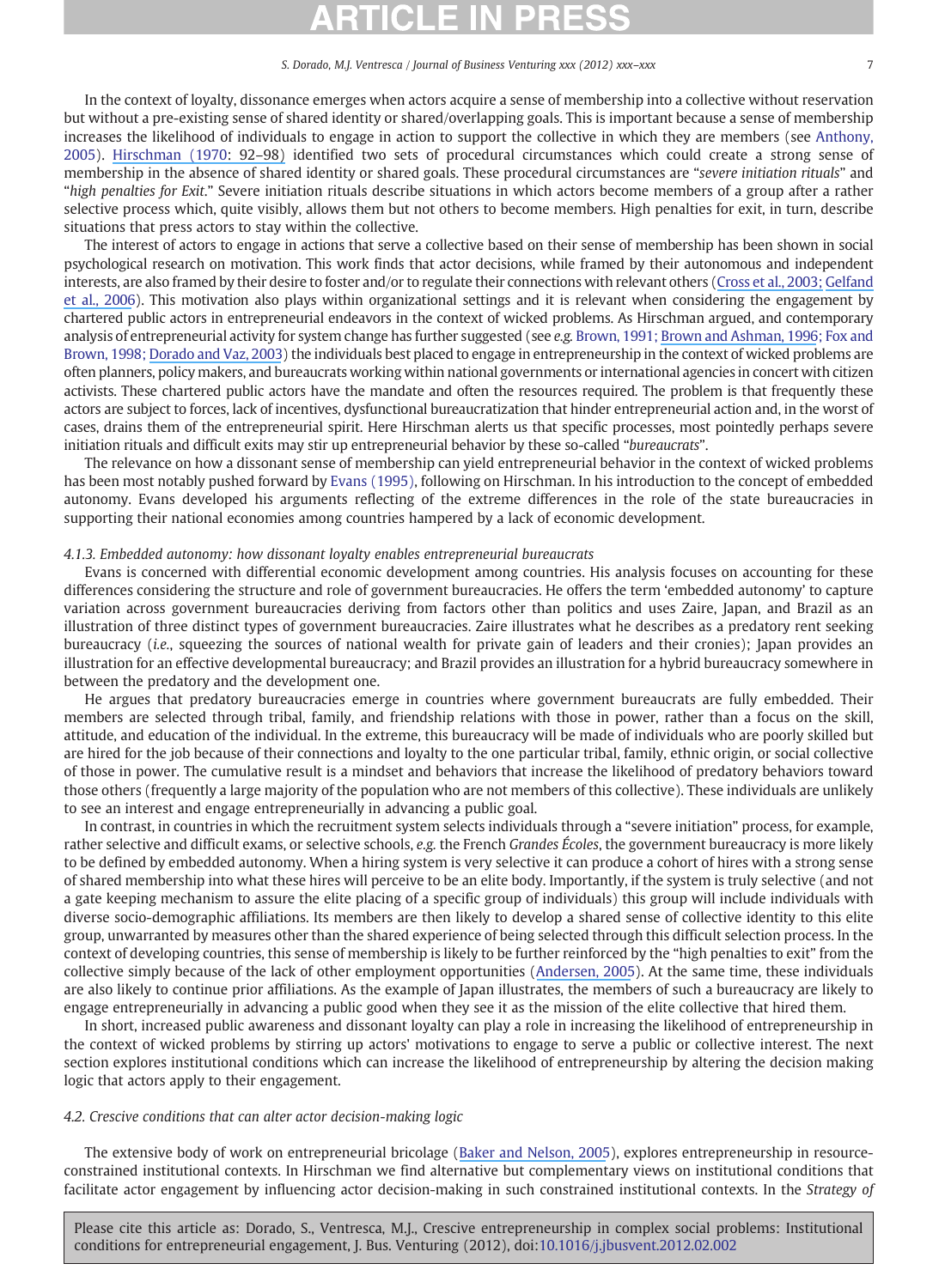Development he identified the idea of arbitrary time setters. In Development Projects Observed he described the role of what he called the hiding hand, a concept akin to bricolage but which, as explained later, has a different cognitive emphasis on how actors challenge institutional definitions and limits.

### 4.2.1. Arbitrary time setters

In the Strategy of Development, Hirschman discussed how a lack of a clear connection between individual actions and collective outcomes hinders entrepreneurial engagement. He did so with a striking example: the differential on the rate of failure of developing countries' flagship 'national' airlines and that of their roads infrastructure; rather low for airlines and rather high for roads. He argued that the poor state of roads in developing countries, in comparison with the low rate of failure of their airlines, could be explained considering decision-makers' diverse expectations on the public outcomes of their lack of individual engagement. In the maintenance of transportation infrastructure "a high degree of compulsion exists for airlines – nonmaintenance here means certain disaster – while highways can be left to deteriorate for a long time until they become actually impassable, and even then the consequence is inconvenience and impairment of income distributed among many people rather than massive loss of life and property" (p. 142). This disconnection between action and outcomes is actually at the source of several other wicked problems, including skewing of stewardship responsibilities toward the natural environment ([Westley et](#page-14-0) [al., 2007](#page-14-0)) demographic unbalances and ethnic strife. In all these cases, problems would be more amenable to entrepreneurial engagement if the actions that must be done could be delayed until there were clear signals for the need to perform them.

To address this impediment to engagement, Hirschman introduced a topic which has begun to receive some attention in current management theory connected with cognitive psychology [\(Lawrence et al., 2001; Thaler and Sunstein, 2008](#page-14-0)), namely the relevance of temporal rhythms and specifically the pacing of entrepreneurial activity. He did so, ranging across disciplinary boundaries and reflecting on how primitive societies used rituals to impart "temporal precision to tasks that by nature are postponable within rather wide limits" (…). A perfect illustration is "the beginning and end of the principal phases of the agricultural work cycle which were ceremoniously ordered and routinized by means of seasonal festivals, "first-furrow" ceremonies and the like" (1958: 141).

From this reading on the role of arbitrary time setters in primitive societies, Hirschman identified the practice of establishing arbitrary time setters as an inducement for the re-solution of the road maintenance problem or any wicked problem that requires engagement before signs of deterioration are clear. Much like the time setting events in primitive societies, an arbitrary deadline can suppress actors' "better knowledge that deferment by a day, a week, or a month may not matter; they must organize this fiction, submit to it, and set up a signaling system to enforce it" (p. 141) and thereby press them to engage now instead of deferring action.

We read on these reflections a call to consider how defining temporal processes and markers create a crescive condition for entrepreneurial engagement. An example of a particularly effective time setter in the context of a modern 'wicked' problem would be the Montreal Protocol, which with the setting of an arbitrary calendar for the phasing out of numerous substances contributed, however clumsily, to the re-solving of the problem of ozone depletion in the atmosphere.

#### 4.2.2. The hiding hand

[Hirschman \(1963\)](#page-13-0) introduced the idea of the hiding hand in Journeys towards Progress. Here he argued that whereas we as individuals are destined to "underestimate our creativity" when we also "underestimate to a roughly similar extent the difficulties of the task we face" we might be "tricked by these two offsetting underestimates into undertaking tasks that we can, but otherwise would not dare, tackle" (1963: 13). He described this coincidence as the hiding hand; a factor that as "some sort of invisible or hiding hand that beneficially hides difficulties from us" (1963: 13).

The hiding hand is not a third type of 'hand', adding to the standard treatments in Smith's invisible hand and Chandler's visible one. Both the visible and the invisible hand formulations share the assumption that actors – whether the atomistic crowd of market participants or purposeful resource-endowed actors – are embedded within institutionalized fields which define their planning when engaging in action [\(Beckert,](https://www.researchgate.net/publication/247933632_The_New_Structuralism_in_Organizational_Theory?el=1_x_8&enrichId=rgreq-4ecb2d3bc00dc12eef780f0dd4dfdcb2-XXX&enrichSource=Y292ZXJQYWdlOzI1NzI2Njc1NztBUzoxMDM3ODgyOTk5NDgwMzNAMTQwMTc1NjQ2NzA3Nw==)[1999;](https://www.researchgate.net/publication/247933632_The_New_Structuralism_in_Organizational_Theory?el=1_x_8&enrichId=rgreq-4ecb2d3bc00dc12eef780f0dd4dfdcb2-XXX&enrichSource=Y292ZXJQYWdlOzI1NzI2Njc1NztBUzoxMDM3ODgyOTk5NDgwMzNAMTQwMTc1NjQ2NzA3Nw==)[Lounsbury](https://www.researchgate.net/publication/247933632_The_New_Structuralism_in_Organizational_Theory?el=1_x_8&enrichId=rgreq-4ecb2d3bc00dc12eef780f0dd4dfdcb2-XXX&enrichSource=Y292ZXJQYWdlOzI1NzI2Njc1NztBUzoxMDM3ODgyOTk5NDgwMzNAMTQwMTc1NjQ2NzA3Nw==)[et](https://www.researchgate.net/publication/247933632_The_New_Structuralism_in_Organizational_Theory?el=1_x_8&enrichId=rgreq-4ecb2d3bc00dc12eef780f0dd4dfdcb2-XXX&enrichSource=Y292ZXJQYWdlOzI1NzI2Njc1NztBUzoxMDM3ODgyOTk5NDgwMzNAMTQwMTc1NjQ2NzA3Nw==)[al.,](https://www.researchgate.net/publication/247933632_The_New_Structuralism_in_Organizational_Theory?el=1_x_8&enrichId=rgreq-4ecb2d3bc00dc12eef780f0dd4dfdcb2-XXX&enrichSource=Y292ZXJQYWdlOzI1NzI2Njc1NztBUzoxMDM3ODgyOTk5NDgwMzNAMTQwMTc1NjQ2NzA3Nw==)[2003;](https://www.researchgate.net/publication/247933632_The_New_Structuralism_in_Organizational_Theory?el=1_x_8&enrichId=rgreq-4ecb2d3bc00dc12eef780f0dd4dfdcb2-XXX&enrichSource=Y292ZXJQYWdlOzI1NzI2Njc1NztBUzoxMDM3ODgyOTk5NDgwMzNAMTQwMTc1NjQ2NzA3Nw==)[Oliver,](https://www.researchgate.net/publication/247933632_The_New_Structuralism_in_Organizational_Theory?el=1_x_8&enrichId=rgreq-4ecb2d3bc00dc12eef780f0dd4dfdcb2-XXX&enrichSource=Y292ZXJQYWdlOzI1NzI2Njc1NztBUzoxMDM3ODgyOTk5NDgwMzNAMTQwMTc1NjQ2NzA3Nw==)[1991;](https://www.researchgate.net/publication/247933632_The_New_Structuralism_in_Organizational_Theory?el=1_x_8&enrichId=rgreq-4ecb2d3bc00dc12eef780f0dd4dfdcb2-XXX&enrichSource=Y292ZXJQYWdlOzI1NzI2Njc1NztBUzoxMDM3ODgyOTk5NDgwMzNAMTQwMTc1NjQ2NzA3Nw==)[Simons](https://www.researchgate.net/publication/247933632_The_New_Structuralism_in_Organizational_Theory?el=1_x_8&enrichId=rgreq-4ecb2d3bc00dc12eef780f0dd4dfdcb2-XXX&enrichSource=Y292ZXJQYWdlOzI1NzI2Njc1NztBUzoxMDM3ODgyOTk5NDgwMzNAMTQwMTc1NjQ2NzA3Nw==)[and](https://www.researchgate.net/publication/247933632_The_New_Structuralism_in_Organizational_Theory?el=1_x_8&enrichId=rgreq-4ecb2d3bc00dc12eef780f0dd4dfdcb2-XXX&enrichSource=Y292ZXJQYWdlOzI1NzI2Njc1NztBUzoxMDM3ODgyOTk5NDgwMzNAMTQwMTc1NjQ2NzA3Nw==)[Ingram,](https://www.researchgate.net/publication/247933632_The_New_Structuralism_in_Organizational_Theory?el=1_x_8&enrichId=rgreq-4ecb2d3bc00dc12eef780f0dd4dfdcb2-XXX&enrichSource=Y292ZXJQYWdlOzI1NzI2Njc1NztBUzoxMDM3ODgyOTk5NDgwMzNAMTQwMTc1NjQ2NzA3Nw==)[1997\).](https://www.researchgate.net/publication/247933632_The_New_Structuralism_in_Organizational_Theory?el=1_x_8&enrichId=rgreq-4ecb2d3bc00dc12eef780f0dd4dfdcb2-XXX&enrichSource=Y292ZXJQYWdlOzI1NzI2Njc1NztBUzoxMDM3ODgyOTk5NDgwMzNAMTQwMTc1NjQ2NzA3Nw==) In contrast, the hiding hand refers to a double set of circumstances which, much like the logic of bricolage [\(Baker and Nelson, 2005\)](#page-13-0), can allow actors to take initiatives 'beyond' the taken for granted conditions framing their decision making logic; that is their assessment of the situation, menu of actions, and expected outcomes of their engagement [\(](https://www.researchgate.net/publication/229490929_Toward_an_Attention-Based_View_of_the_Firm?el=1_x_8&enrichId=rgreq-4ecb2d3bc00dc12eef780f0dd4dfdcb2-XXX&enrichSource=Y292ZXJQYWdlOzI1NzI2Njc1NztBUzoxMDM3ODgyOTk5NDgwMzNAMTQwMTc1NjQ2NzA3Nw==)[Ocasio, 199](#page-14-0)[7\).](https://www.researchgate.net/publication/229490929_Toward_an_Attention-Based_View_of_the_Firm?el=1_x_8&enrichId=rgreq-4ecb2d3bc00dc12eef780f0dd4dfdcb2-XXX&enrichSource=Y292ZXJQYWdlOzI1NzI2Njc1NztBUzoxMDM3ODgyOTk5NDgwMzNAMTQwMTc1NjQ2NzA3Nw==)

The double sets of circumstances which generate the hiding hand effect are the concurrent underestimation by actors of (1) their own creativity and (2) the difficulties accompanying the task at hand. The effect of this combination is that actors are placed in a situation in which cognitive dissonance is highly likely but they may be unable to selectively disregard information creating it and may only be able to overcome dissonance by engaging in sense-making and, with it, the changing of their original assessments and beliefs about the situation and the challenges to be overcome. Once actors initially engage, the outcomes of their actions become reference points which they can then use to redefine and improve upon their initial plan (see [Weick, 1993](#page-14-0)). In other words, actors continued engagement and the need for them to handle unexpected challenges in the process prompts them to engage in reflective action and sense-making. In these interpretively-rich conditions, dissonance produces the opportunity to define action that would initially have seemed unfeasible and/or undesirable. [Marseille's \(1994\)](#page-14-0) study of SEVA's work with the Aravind Eye Hospital provides an example on how the hiding hand works pressing actors to formulate and re-interpret plans and redefine taken for granted assumptions.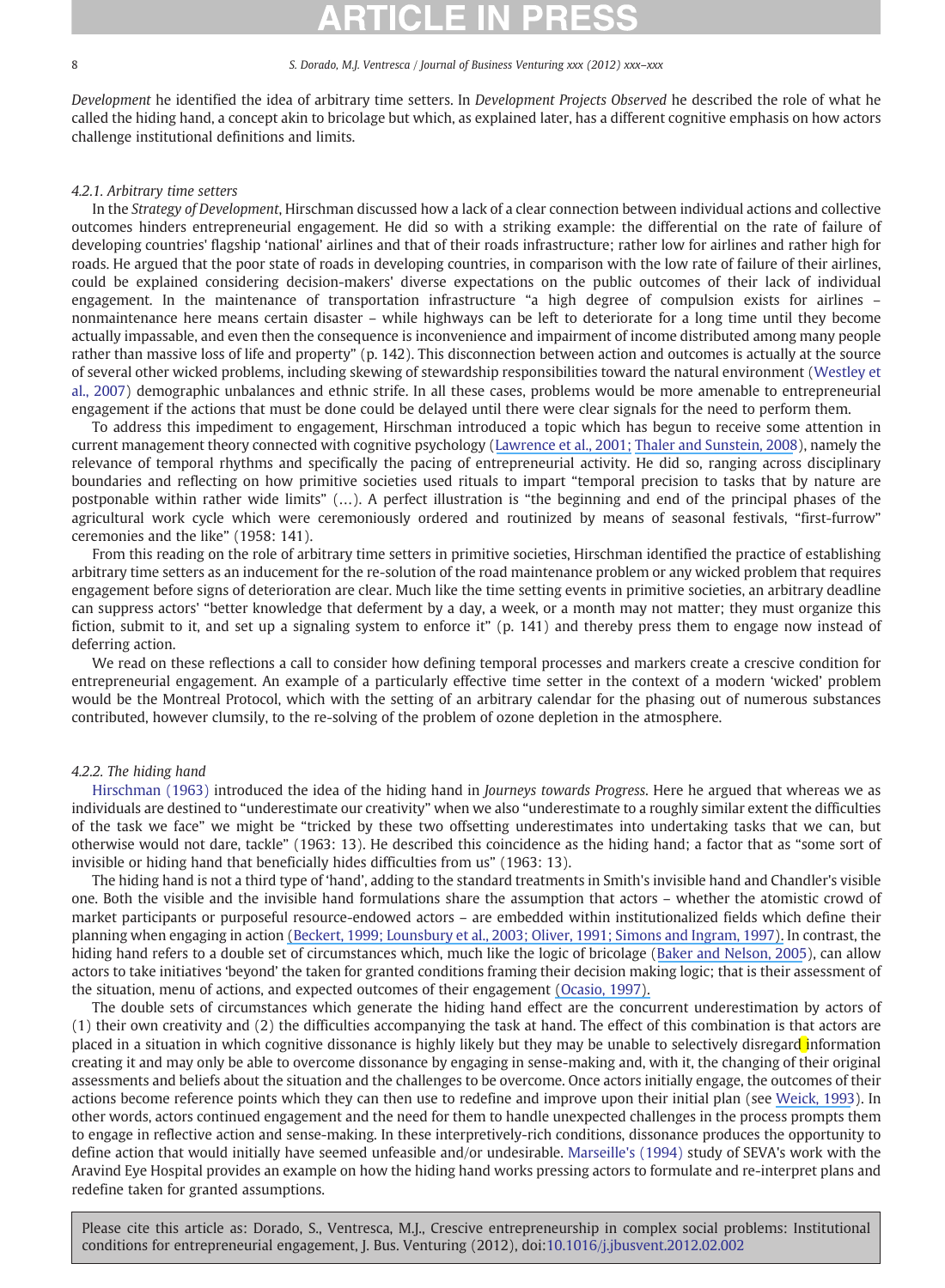### 4.2.3. An illustration of the role of the hiding hand

Marseille explores the role of the hiding hand in the context of treatment for cataracts-induced blindness, a wicked problem which he describes as an "Alice in Wonderland phenomenon. You have to run faster and faster just to stay in the same place" (1994: 149). The incidence of cataracts follows both from population growth and population aging and it is likely to require ever increasing investment onto blindness control. The case of interest is connected with the Aravind hospital, a well-known social enterprise, which has become a standard case study for researchers on public health (see [Tabin, 2007](#page-14-0)) and the management of social enterprises [\(Rangan, 2009](#page-14-0)). Marseille, and we, are interested in describing not the role of Aravind's founder, Dr. Govindappa Venkataswamy (see [Miller, 2006\)](#page-14-0), but the role of the hiding hand in the involvement of SEVA, a U.S.-based not for profit organization which partnered with Aravind in the construction of a factory to produce intraocular lenses (IOLs) in Madurai, India.

Based in San Francisco, SEVA had a strong culture shaped by its members' commitment to 'service' philosophies of social change (Seva is a Hindi word meaning 'service' and the origins of the agency reflect a call to express the fullness of compassion for others in service). The engagement in blindness control followed from its prior engagement on the vaccination campaign that eradicated chicken pox and responded to their [mistaken] understanding that these two public health campaigns were similar. They were not. The result was that SEVA, an organization with the vocation and skill to work on prevention through low tech interventions, such as vaccinations, ended up fueling a high stakes, technology intensive curative project (production of IOLs for cataract surgery).

SEVA's involvement began when Dr. Larry Brilliant, the public head of SEVA, met Dr. Venkataswamy, who everyone knew as Dr. V.; he was, at the time, performing free cataract surgeries in a 12 bed space in the back of his house. Brilliant's and SEVA's Gandhian-inspired approach to public health shared *little* obvious link with the McDonald's-inspired approach of Aravind: Dr. V. explains his thinking in the following way:

"McDonald's is able to provide good, inexpensive food for the ordinary man in any city, isn't it? If the ordinary man, even the poor man, can afford to buy a hamburger, why can't we do this for clean water, for basic medicine, for eye care?" [\(Marseille, 1994](#page-14-0): 151).

Whereas the SEVA team with Brilliant did not share Dr. V's admiration for the methods of one of the world largest corporations they admired him and eagerly responded to his request for help to solve a critical problem: How to get the poor to come to the small hospital he was building. He did so by introducing Dr. V. to a Berkeley professor who proposed that they organize eye camps. These camps would be staffed both with local doctors and Western volunteers, and would bring the surgery to the poor rather than asking the poor to travel to Aravind Hospital.

Among the first Western ophthalmologists participating in the camps, was Dr. Dick Litwin, who came to India bearing a small supply of IOLs to be used in the camps. Dr. V. had not been using IOLs on his surgeries, which meant that while his patients became functional after surgery they had to "wear thick glasses to compensate for the lost focusing power of the natural lens." But with IOLs patients would regain their sight. When the first patient who had an IOL implanted, a carpenter named Krishna, had the gauze patch removed from his eye and realized that he had fully recovered his sight, he "fell to his knees, and bowed his head to the ground, his hands held palm to palm above his forehead in the honorific Namascar gesture. "Bhagwan, Bhagwan" (God, God), he repeated".

This dramatic moment was followed by many others as U.S.-based ophthalmologists continued to visit the camps in short assignments, usually three to eight weeks. Initially they were directly engaged in surgeries. Over time, as the number of locally trained ophthalmologists grew, the U.S. participants shifted to a role of informal trainers. But what could they teach about ordinary cataract or glaucoma surgery? At a good eye camp, a surgeon might do 200 operations in ten days' time. A successful American ophthalmologist is happy to do that much surgery in a year. "These guys are good!" was a typical reaction from new arriving volunteers. But there was one area of new knowledge that the Westerners could impart: extracapsular cataract extraction with IOL implantation. The volunteers could not avoid at least demonstrating it since most of them were not able to perform the traditional intracapsular procedure. The local doctors did not complain. They knew that extracapsular surgery, with or without IOLs, was the state of the art for cataract surgery and, fueled by professional pride, something they wanted to adopt into their practice.

Initially it was only the volunteers who brought, on their own, a small supply of IOLs (no more than one hundred at a time) but eventually SEVA began to provide the lenses. As the volunteers, SEVA got the lenses from their manufacturers. This was highly convenient for them. At a time of rapid technological evolution, providing SEVA with last year's lenses allowed them to take a tax deduction for lenses which they could no longer sell at a profit. In turn taking the lenses was good for SEVA's overhead to expenditure ratio (a sensitive number used by NGOs to attract donations by showing how much of the donations go directly to serve their mission). At a book value of about \$250 per IOL, a few lenses went a long way, and manufacturers were giving thousands. The result was that, whereas SEVA had made no formal decision to introduce IOLs for the doctors participating in the camps, anything else became second rate ophthalmology.

Brilliant was unaware of the hiding hand subtly guiding SEVA's involvement further and further away from its Gandhian principles. Others, however, noticed and criticized SEVA for it. From a Gandhian ideal, in the health services, there is a preference for trained villagers over schooled doctors (who are relatively few and harder to attract and retain in rural areas), and for small low-cost hospitals over expensive ones (expensive to build and hard to maintain), and by the same logic for surgeries that do not require technology (intracapsular) over those that require expensive inputs imported from foreign countries (extracapsular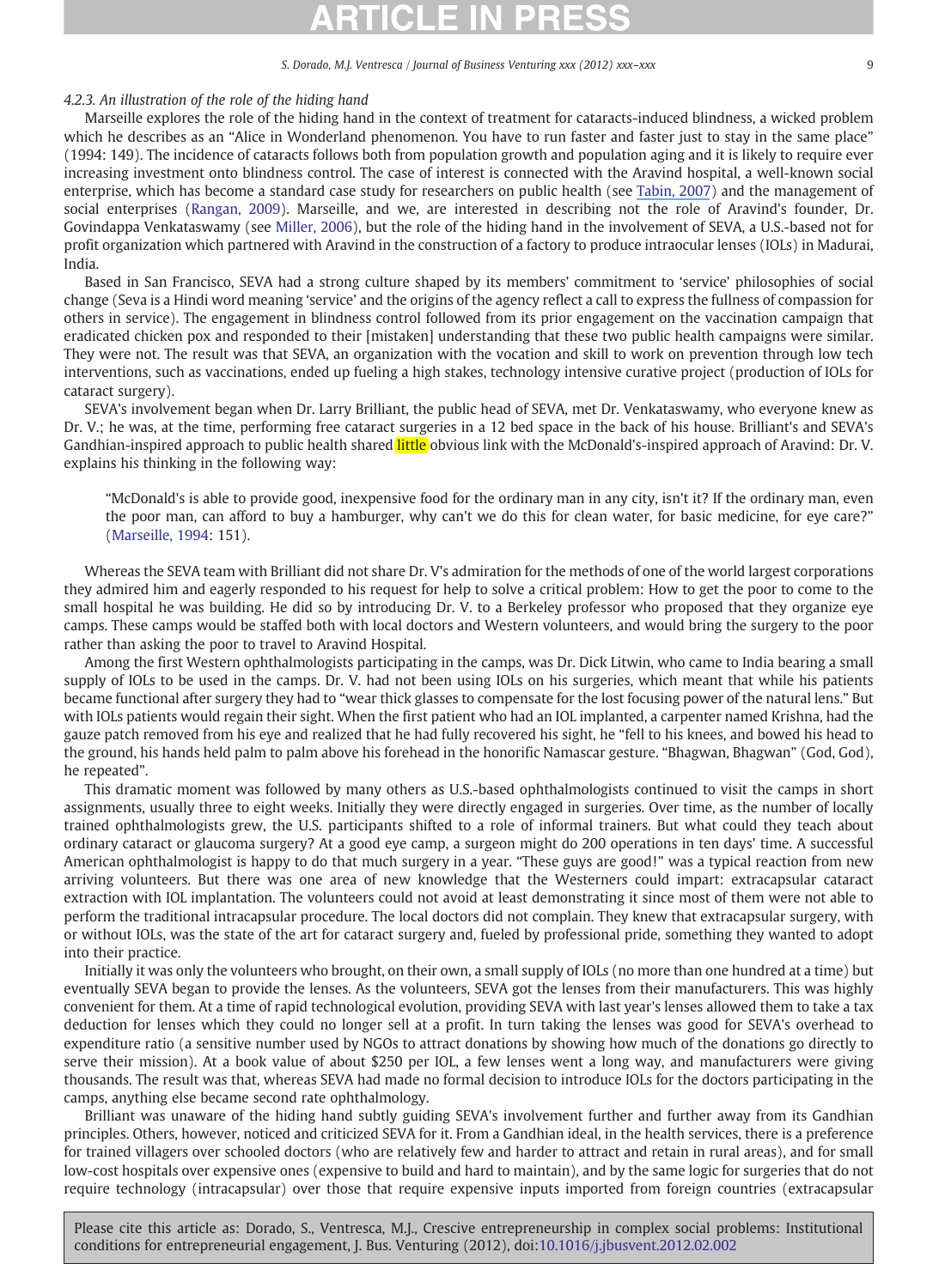cataract extraction with IOL implantation). Building on these ideals, officials from the international ophthalmic community criticized SEVA's involvement in the supply of IOLs. At Aravind hospital this concern did not exist. They had adopted a policy in which they charged paying clients a premium for the IOL surgery and used the extra income to finance free, mainly non-IOL surgery for the poor. Because this redistributive approach was built into the Aravind financing model, the organization began to demand a steady supply of lenses and began speaking of building a lens factory in Madurai.

Brilliant, however, did not take these criticisms lightly. It was painfully ironic for an organization historically focused on rural areas and prevention to be perceived "as technologically-infatuated and insensitive to technology's negative potential for the rural poor" ([Marseille, 1994:](#page-14-0) 173). He felt that SEVA had unwittingly contributed to Aravind's addiction to IOLs. Aravind's financial health had increasingly become dependent on demand for a type of surgery, which for many was not in the best interests of the poor of India, and was an inappropriate precedent for other third world eye programs. Other members of SEVA shared his discomfort. One of them made the point very bluntly: "Every time we put an IOL in some sixty-year-old's eye, we condemned a Nepalese baby to die of diarrhea. Resources are fixed, all games are zero-sum games" [\(Marseille, 1994:](#page-14-0) 173). Still, in the end, SEVA maintained its involvement.

Marseille uses the martial arts term "aikido" (using the energy in the direction it is going) to describe the hiding hand effect that led SEVA to depart from its preventive roots and partner with Aravind to build a state-of-the-art manufacturing facility to produce IOLs in Madurai. Starting in 1992, this facility began producing U.S. quality lenses at a cost that made them viable for many eye programs in developing countries. By the mid 1990s, the factory was producing enough to meet the needs of their own program and selling additional lenses to Nepal for USD \$8 each.

In short, the SEVA case is a telling example of the role of the hiding hand as a crescive condition. The idea is resonant with the concept of bricolage ([Baker and Nelson, 2005](#page-13-0)) and with the standard Merton–Selznick view of unintended consequences. But there is a difference. Aikido, the metaphor offered by Marseille to describe the effects of the hiding hand, is in fact a suitable metaphor to describe the process of continuous tinkering involved in bricolage but the emphasis is quite different. In the literature on entrepreneurial bricolage it is assume that actors' tinkering has a clear goal, namely, to generate economic value. Scholarly interest is then focused not on how the process redefines actors' goals but the notion that through bricolage actors can "refuse to enact the limitations imposed by dominant definitions of resource environments" ([Baker and Nelson, 2005](#page-13-0): 329). When discussing the hiding hand, however, the assumption of a goal that pre-exists the engagement is absent, actors engage, under the wrong assumptions, and the emphasis is then on how the conditions created by their engagement press them to redefine their decision making logic (their initial beliefs and assumptions) [\(](https://www.researchgate.net/publication/229490929_Toward_an_Attention-Based_View_of_the_Firm?el=1_x_8&enrichId=rgreq-4ecb2d3bc00dc12eef780f0dd4dfdcb2-XXX&enrichSource=Y292ZXJQYWdlOzI1NzI2Njc1NztBUzoxMDM3ODgyOTk5NDgwMzNAMTQwMTc1NjQ2NzA3Nw==)[Ocasio, 1997](#page-14-0)[\),](https://www.researchgate.net/publication/229490929_Toward_an_Attention-Based_View_of_the_Firm?el=1_x_8&enrichId=rgreq-4ecb2d3bc00dc12eef780f0dd4dfdcb2-XXX&enrichSource=Y292ZXJQYWdlOzI1NzI2Njc1NztBUzoxMDM3ODgyOTk5NDgwMzNAMTQwMTc1NjQ2NzA3Nw==) and thereby define goals which they could have never imagined prior to their engagement.

### 5. A crescive conditions based model for entrepreneurship in the context of wicked problems

We have argued for an understanding of entrepreneurship in the context of wicked problems focused on the conditions that influence the likelihood of actor engagement. Our exploration departs from an analytical distinction between the institutional conditions that can stir up actors' motivations to engage and can alter their decision making logic. Through our analysis, we provide process specificity to our focus on how institutional conditions affect entrepreneurial efforts to re-solve wicked societal problems.

[Fig. 1](#page-11-0) presents the theoretical model emerging from our identification of crescive conditions for actor engagement in entrepreneurial efforts for re-solving wicked problems.

The model assembles our arguments about institutional conditions for entrepreneurship in the context of wicked problems and unpacks some current theory polemics. We suggest that in the context of wicked problems entrepreneurship can range from feasible (under the conditions assumed by functionalist views) to likely to make things worse (under the conditions assumed by institutional views). It also serves to identify an intermediate crescive space in which the likelihood of actor entrepreneurial engagement is higher because of the presence of circumstances and processes that can stir up actor motivation to engage and/or alter their decision-making logic. In these crescive spaces, actor engagement is possible but their entrepreneurial efforts are likely to encounter and/or create unintended consequences which can make headway albeit via 'clumsy' solutions to re-solve a wicked problem ([Rayner, 2006\)](#page-14-0). Of course, such efforts are provisional and can also exacerbate matters ([Khan et al., 2007](#page-13-0)).

Regarding motivations, the literature on social entrepreneurship has focused on whether actors involved in re-solving wicked problems are dominantly motivated by social values while those engaged in for profit ventures are dominantly motivated by economic gain [\(D](#page-13-0)[ees,](https://www.researchgate.net/publication/13121038_Enterprising_Non-Profits?el=1_x_8&enrichId=rgreq-4ecb2d3bc00dc12eef780f0dd4dfdcb2-XXX&enrichSource=Y292ZXJQYWdlOzI1NzI2Njc1NztBUzoxMDM3ODgyOTk5NDgwMzNAMTQwMTc1NjQ2NzA3Nw==)[199](https://www.researchgate.net/publication/13121038_Enterprising_Non-Profits?el=1_x_8&enrichId=rgreq-4ecb2d3bc00dc12eef780f0dd4dfdcb2-XXX&enrichSource=Y292ZXJQYWdlOzI1NzI2Njc1NztBUzoxMDM3ODgyOTk5NDgwMzNAMTQwMTc1NjQ2NzA3Nw==)[8\)](#page-13-0). In contrast, building on Hirschman, we argue that the quality of the motivation is secondary to consideration of the conditions that define the presence of a motivation to advance a public or common instead of a private interest.

We have identified two conditions that influence the likelihood of actor's motivation to engage: increased public awareness and dissonant loyalty. Increased public awareness acts as external added incentive, which makes engagement appear worthier because of an added social component (e.g. such as gaining social approval). Dissonant loyalty in turn describes an internal driver. We know from social psychology that actors are more likely to assume the risks and costs involved in collective action when there are clear benefits for a collective in which they themselves are members ([Scully](https://www.researchgate.net/publication/235322819_4_Passion_with_an_umbrella_Grassroots_activists_in_the_workplace?el=1_x_8&enrichId=rgreq-4ecb2d3bc00dc12eef780f0dd4dfdcb2-XXX&enrichSource=Y292ZXJQYWdlOzI1NzI2Njc1NztBUzoxMDM3ODgyOTk5NDgwMzNAMTQwMTc1NjQ2NzA3Nw==)[and](https://www.researchgate.net/publication/235322819_4_Passion_with_an_umbrella_Grassroots_activists_in_the_workplace?el=1_x_8&enrichId=rgreq-4ecb2d3bc00dc12eef780f0dd4dfdcb2-XXX&enrichSource=Y292ZXJQYWdlOzI1NzI2Njc1NztBUzoxMDM3ODgyOTk5NDgwMzNAMTQwMTc1NjQ2NzA3Nw==)[Segal,](https://www.researchgate.net/publication/235322819_4_Passion_with_an_umbrella_Grassroots_activists_in_the_workplace?el=1_x_8&enrichId=rgreq-4ecb2d3bc00dc12eef780f0dd4dfdcb2-XXX&enrichSource=Y292ZXJQYWdlOzI1NzI2Njc1NztBUzoxMDM3ODgyOTk5NDgwMzNAMTQwMTc1NjQ2NzA3Nw==)[200](https://www.researchgate.net/publication/235322819_4_Passion_with_an_umbrella_Grassroots_activists_in_the_workplace?el=1_x_8&enrichId=rgreq-4ecb2d3bc00dc12eef780f0dd4dfdcb2-XXX&enrichSource=Y292ZXJQYWdlOzI1NzI2Njc1NztBUzoxMDM3ODgyOTk5NDgwMzNAMTQwMTc1NjQ2NzA3Nw==)[2\)](#page-14-0); even when the benefit for the individual is unclear ([Gelfand et al., 2006](#page-13-0)). The idea of dissonant loyalty adds to this core insight, suggesting that individuals can identify with a collective not only because of a priori sense of shared identity or shared goals but also because of specific institutional procedures, i.e. "severe initiation" rituals and "high penalties for exit" [\(Goffman, 1974\)](#page-13-0).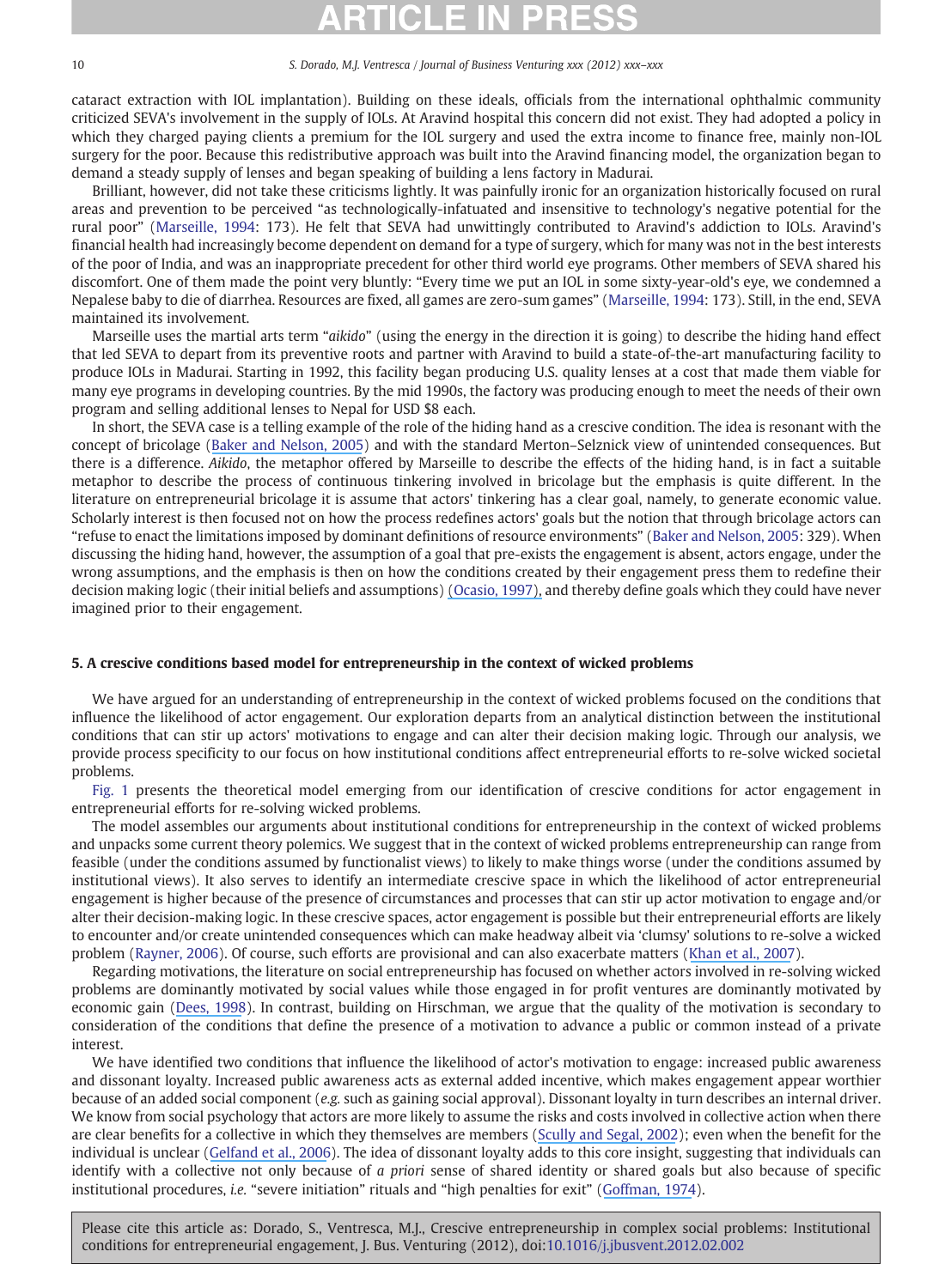<span id="page-11-0"></span>

Fig. 1. Institutional conditions for entrepreneurial engagement in the context of wicked problems.

Regarding actor decision-making logic, we have identified the difficulty in establishing a connection between individual action and public outcomes as a crucial impediment for entrepreneurial engagement. This is a central reason why, for example, the clean water bill was not passed until some rivers were so polluted that would spontaneously fire up (see [Rayner, 2006](#page-14-0)). This tendency can be constrained, and thereby the likelihood of entrepreneurship increased, when there are institutional circumstances which set arbitrary times for engagement—modern day civic ritual much like the festivals and fairs in early modern societies. The Montreal protocol is an excellent example. In addition, [Hirschman \(1963: 13\)](#page-13-0) identifies the institutional conditions "generated by a sort of invisible or hiding hand that beneficially hides difficulties from us". The concept is connected with the idea of bricolage but the emphasis is not on the ability of actors to create something new using only what is at hand but on the influence of unintended consequences in redefining actors' understanding of the risks, costs and benefits expected from their engagement.

Finally, it is important to assert that the specific crescive conditions identified in the paper do not provide a comprehensive or exhaustive listing. It is also relevant to remember that there is not a fast and clear separation between crescive conditions that increase the likelihood of actor engagement by stirring up their motivations or altering their decision making logic. Part of what explains why SEVA engaged in supporting the building of a factory of IOLs was the dissonant loyalty their members had developed toward Dr. V. because of the barriers to their exit created when the IOL lenses became a crucial part of Aravind's financing model. In turn, the reason increased public awareness influences the likelihood of entrepreneurship has to do with how it can change cost and benefit calculations. Nevertheless, the analytic distinction is relevant as it facilitates parsimonious analysis of crescive conditions.

### 6. Implications and future research

This paper responds to calls for research that explores how theories of institutions, context, and action contribute to entrepreneurial research (see [Phillips and Tracey, 2007\)](#page-14-0). We use the focus on institutional conditions to conceptualize entrepreneurship in the context of wicked problems as ranging from possible to highly unlikely depending on the institutional conditions that order action. The paper also shows the value of an institutional focus as framework to make explicit the challenges that hinder involvement in entrepreneurship as well as the conditions that entrepreneurial engagement.

The argument we make is that actor motives and willingness to engage and plan do not necessarily predate action but accompany and follow it. This is an important insight for existing work streams on decisions and organizations [\(March, 1988](#page-14-0)) and for the analysis of contested policy processes [\(Espeland, 1998; Lukes, 2004; Saravathy and Dew, 2005](#page-13-0)). This conceptualization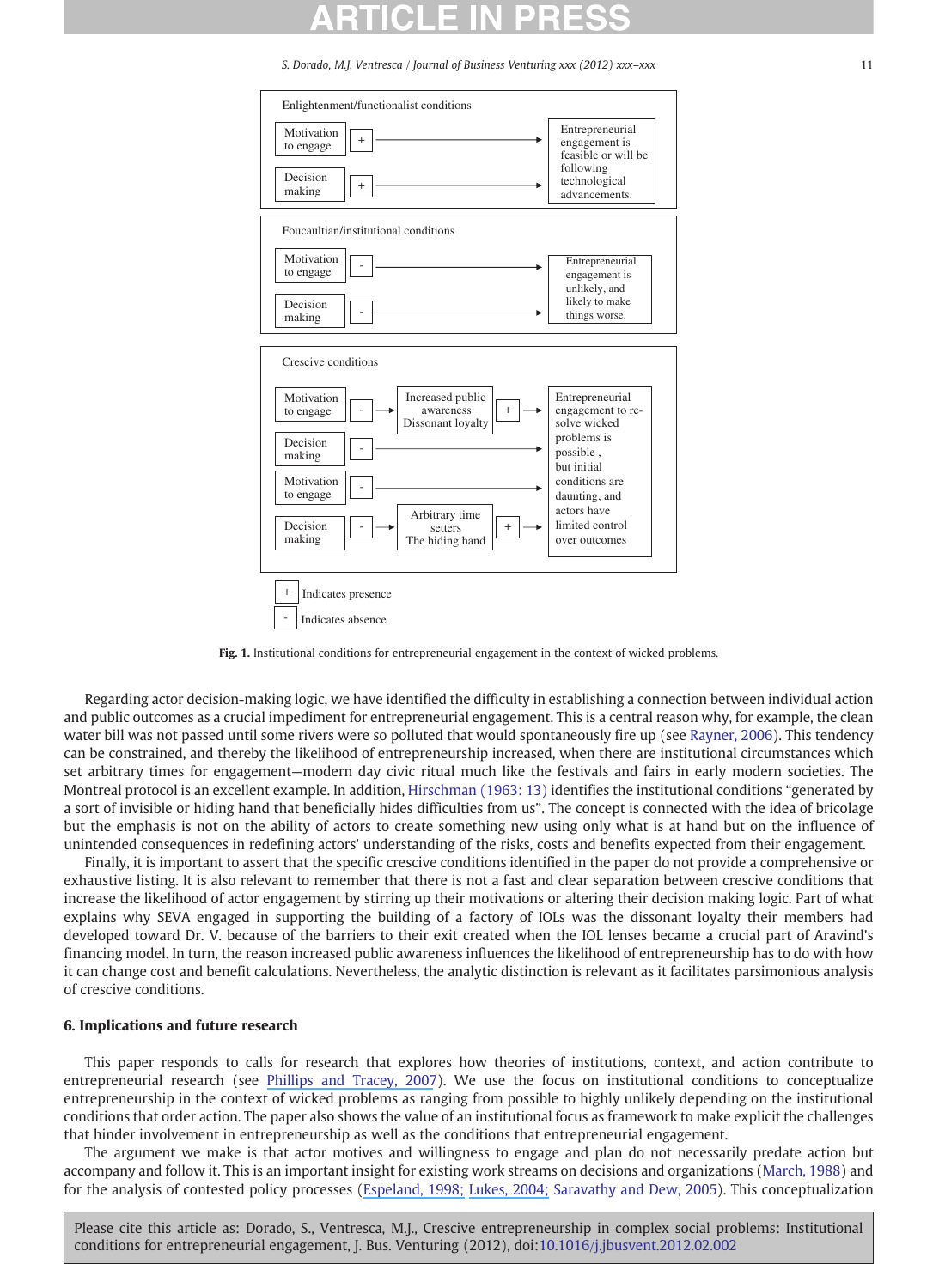advances our understanding of entrepreneurship in the context of wicked problems and defines new venues to further research in this area. First, this approach helps to alleviate the current asymmetry in the research with emphasis on the quality of the entrepreneurs as motivated actors. The conceptualization is relevant to define a research agenda on wicked problems re-solution that questions whether entrepreneurship is only possible with the participation of unusually moral and/or skillful actors, and explores instead a focus on the conditions that facilitate or hinder the engagement of everyday actors.

This research program should be designed to address the current sampling bias of most research on social entrepreneurship, which has focused on successful cases of social entrepreneurship with little attention to failed efforts. More inclusive designs, including not only successful but also failed efforts, will help enrich our understanding of how entrepreneurial engagement actually works and the interplay of actors and institutional contexts. This is an ongoing debate in entrepreneurial studies, despite the early and sustained work that de-emphasizes the focus on remarkable actors ([Aldrich and Ruef, 2006](https://www.researchgate.net/publication/245024168_Organizations_Evolving?el=1_x_8&enrichId=rgreq-4ecb2d3bc00dc12eef780f0dd4dfdcb2-XXX&enrichSource=Y292ZXJQYWdlOzI1NzI2Njc1NztBUzoxMDM3ODgyOTk5NDgwMzNAMTQwMTc1NjQ2NzA3Nw==); [Schoonhoven and](https://www.researchgate.net/publication/37703055_The_Entrepreneurship_Dynamic_Origins_of_Entrepreneurship_and_the_Evolution_of_Industries?el=1_x_8&enrichId=rgreq-4ecb2d3bc00dc12eef780f0dd4dfdcb2-XXX&enrichSource=Y292ZXJQYWdlOzI1NzI2Njc1NztBUzoxMDM3ODgyOTk5NDgwMzNAMTQwMTc1NjQ2NzA3Nw==) [Romanelli, 2001](https://www.researchgate.net/publication/37703055_The_Entrepreneurship_Dynamic_Origins_of_Entrepreneurship_and_the_Evolution_of_Industries?el=1_x_8&enrichId=rgreq-4ecb2d3bc00dc12eef780f0dd4dfdcb2-XXX&enrichSource=Y292ZXJQYWdlOzI1NzI2Njc1NztBUzoxMDM3ODgyOTk5NDgwMzNAMTQwMTc1NjQ2NzA3Nw==)). Whereas vision, skill, and resources are required for entrepreneurship ([Austin et al., 2006; Dorado, 2006](#page-13-0)), it does not follow that all these factors need to be at hand simultaneously or derive from any one actor (see [Dorado,](https://www.researchgate.net/publication/240279698_Institutional_Entrepreneurship_Partaking_and_Convening?el=1_x_8&enrichId=rgreq-4ecb2d3bc00dc12eef780f0dd4dfdcb2-XXX&enrichSource=Y292ZXJQYWdlOzI1NzI2Njc1NztBUzoxMDM3ODgyOTk5NDgwMzNAMTQwMTc1NjQ2NzA3Nw==)[200](https://www.researchgate.net/publication/240279698_Institutional_Entrepreneurship_Partaking_and_Convening?el=1_x_8&enrichId=rgreq-4ecb2d3bc00dc12eef780f0dd4dfdcb2-XXX&enrichSource=Y292ZXJQYWdlOzI1NzI2Njc1NztBUzoxMDM3ODgyOTk5NDgwMzNAMTQwMTc1NjQ2NzA3Nw==)[5](#page-13-0)).

This research offers a crucial contribution to policy and practice. Currently much policy and application within the selfidentified social entrepreneurship arena focus on identifying, valuing, and supporting individual social entrepreneurs. While welcome and potentially useful as signaling, this focus mis-specifies where capacity-building and other forms of intervention may have their greatest impact. The argument and model in this paper would help to define and precise institutional and social interventions which may facilitate the emergence of crescive conditions, whether increased public awareness, dissonant loyalty, arbitrary time setters, the hiding hand or others still to be identified in future research.

This conceptualization also calls into question the usages of social entrepreneurship (see e.g. [Dees,](https://www.researchgate.net/publication/13121038_Enterprising_Non-Profits?el=1_x_8&enrichId=rgreq-4ecb2d3bc00dc12eef780f0dd4dfdcb2-XXX&enrichSource=Y292ZXJQYWdlOzI1NzI2Njc1NztBUzoxMDM3ODgyOTk5NDgwMzNAMTQwMTc1NjQ2NzA3Nw==)[1998;](https://www.researchgate.net/publication/13121038_Enterprising_Non-Profits?el=1_x_8&enrichId=rgreq-4ecb2d3bc00dc12eef780f0dd4dfdcb2-XXX&enrichSource=Y292ZXJQYWdlOzI1NzI2Njc1NztBUzoxMDM3ODgyOTk5NDgwMzNAMTQwMTc1NjQ2NzA3Nw==) [D](#page-13-0)[acin](https://www.researchgate.net/publication/274752776_Social_Entrepreneurship_Why_We_Don) [et](https://www.researchgate.net/publication/274752776_Social_Entrepreneurship_Why_We_Don) [al.,](https://www.researchgate.net/publication/274752776_Social_Entrepreneurship_Why_We_Don) [2010](https://www.researchgate.net/publication/274752776_Social_Entrepreneurship_Why_We_Don)) as standard term to describe entrepreneurial engagements in projects and organizations to address wicked problems. Whereas the term entrepreneurship is useful, the modifier 'social' images the process as entrepreneurship in the pursuance of social goals, distinct from economic ones [\(Dees, 1998](#page-13-0)). We suggest, however, that 'crescive' may be a more useful modifier to describe entrepreneurship in the context of wicked problem. The word crescive focuses attention on the institutional circumstances and processes that allow for actors to engage in entrepreneurship that accumulates into system change  $- i.e.$  entrepreneurship in the context of wicked problems re-solution, as a distinct form of entrepreneurial engagement.

Currently much debate on the definition of social entrepreneurship has been focused on the similarities and differences between social entrepreneurship and for profit entrepreneurship. These debates are complete. But there is a need for more research that unpacks our understanding of crescive entrepreneurship to acknowledge that while a "social" entrepreneurial effort which bridges for profit and social goals [\(Dees, 1998\)](#page-13-0) may be possible in the absence of crescive institutional conditions, crescive entrepreneurship is not. This research is much needed. Whereas it may be that the preferred analytic referent to advance our knowledge of "social" entrepreneurial ventures [\(Dorado, 2006](#page-13-0)) is research on for-profit entrepreneurial efforts, the most appropriate analytic referent to advance our knowledge of "crescive" entrepreneurial efforts is the work of scholars like Hirschman interested in systems change from on-the-ground activities.

Finally, this conceptualization refreshes key aspects of institutional theory. Organizational institutionalists have long focused on meaning, values, and how conditions 'external' to the proximate focus of action importantly shape what is available and legitimate [\(Lounsbury](https://www.researchgate.net/publication/247933632_The_New_Structuralism_in_Organizational_Theory?el=1_x_8&enrichId=rgreq-4ecb2d3bc00dc12eef780f0dd4dfdcb2-XXX&enrichSource=Y292ZXJQYWdlOzI1NzI2Njc1NztBUzoxMDM3ODgyOTk5NDgwMzNAMTQwMTc1NjQ2NzA3Nw==)[and](https://www.researchgate.net/publication/247933632_The_New_Structuralism_in_Organizational_Theory?el=1_x_8&enrichId=rgreq-4ecb2d3bc00dc12eef780f0dd4dfdcb2-XXX&enrichSource=Y292ZXJQYWdlOzI1NzI2Njc1NztBUzoxMDM3ODgyOTk5NDgwMzNAMTQwMTc1NjQ2NzA3Nw==)[Ventresca,](https://www.researchgate.net/publication/247933632_The_New_Structuralism_in_Organizational_Theory?el=1_x_8&enrichId=rgreq-4ecb2d3bc00dc12eef780f0dd4dfdcb2-XXX&enrichSource=Y292ZXJQYWdlOzI1NzI2Njc1NztBUzoxMDM3ODgyOTk5NDgwMzNAMTQwMTc1NjQ2NzA3Nw==)[2003;](https://www.researchgate.net/publication/247933632_The_New_Structuralism_in_Organizational_Theory?el=1_x_8&enrichId=rgreq-4ecb2d3bc00dc12eef780f0dd4dfdcb2-XXX&enrichSource=Y292ZXJQYWdlOzI1NzI2Njc1NztBUzoxMDM3ODgyOTk5NDgwMzNAMTQwMTc1NjQ2NzA3Nw==)[Meyer](https://www.researchgate.net/publication/247933632_The_New_Structuralism_in_Organizational_Theory?el=1_x_8&enrichId=rgreq-4ecb2d3bc00dc12eef780f0dd4dfdcb2-XXX&enrichSource=Y292ZXJQYWdlOzI1NzI2Njc1NztBUzoxMDM3ODgyOTk5NDgwMzNAMTQwMTc1NjQ2NzA3Nw==)[and](https://www.researchgate.net/publication/247933632_The_New_Structuralism_in_Organizational_Theory?el=1_x_8&enrichId=rgreq-4ecb2d3bc00dc12eef780f0dd4dfdcb2-XXX&enrichSource=Y292ZXJQYWdlOzI1NzI2Njc1NztBUzoxMDM3ODgyOTk5NDgwMzNAMTQwMTc1NjQ2NzA3Nw==)[Rowan,](https://www.researchgate.net/publication/247933632_The_New_Structuralism_in_Organizational_Theory?el=1_x_8&enrichId=rgreq-4ecb2d3bc00dc12eef780f0dd4dfdcb2-XXX&enrichSource=Y292ZXJQYWdlOzI1NzI2Njc1NztBUzoxMDM3ODgyOTk5NDgwMzNAMTQwMTc1NjQ2NzA3Nw==)[1977;](https://www.researchgate.net/publication/247933632_The_New_Structuralism_in_Organizational_Theory?el=1_x_8&enrichId=rgreq-4ecb2d3bc00dc12eef780f0dd4dfdcb2-XXX&enrichSource=Y292ZXJQYWdlOzI1NzI2Njc1NztBUzoxMDM3ODgyOTk5NDgwMzNAMTQwMTc1NjQ2NzA3Nw==)[Selznick,](https://www.researchgate.net/publication/247933632_The_New_Structuralism_in_Organizational_Theory?el=1_x_8&enrichId=rgreq-4ecb2d3bc00dc12eef780f0dd4dfdcb2-XXX&enrichSource=Y292ZXJQYWdlOzI1NzI2Njc1NztBUzoxMDM3ODgyOTk5NDgwMzNAMTQwMTc1NjQ2NzA3Nw==)[1984\).](https://www.researchgate.net/publication/247933632_The_New_Structuralism_in_Organizational_Theory?el=1_x_8&enrichId=rgreq-4ecb2d3bc00dc12eef780f0dd4dfdcb2-XXX&enrichSource=Y292ZXJQYWdlOzI1NzI2Njc1NztBUzoxMDM3ODgyOTk5NDgwMzNAMTQwMTc1NjQ2NzA3Nw==) The boundary of what is legitimate, what is possible, and what is imaginable has also lurked in the work on ideology and institutions ([Meyer et al., 2009; Therborn, 1980](#page-14-0)). These insights have been incompletely brought into research on strategic action in institutional context ([Douglas,](https://www.researchgate.net/publication/233820916_How_Institutions_Thin?el=1_x_8&enrichId=rgreq-4ecb2d3bc00dc12eef780f0dd4dfdcb2-XXX&enrichSource=Y292ZXJQYWdlOzI1NzI2Njc1NztBUzoxMDM3ODgyOTk5NDgwMzNAMTQwMTc1NjQ2NzA3Nw==)[1986;](https://www.researchgate.net/publication/233820916_How_Institutions_Thin?el=1_x_8&enrichId=rgreq-4ecb2d3bc00dc12eef780f0dd4dfdcb2-XXX&enrichSource=Y292ZXJQYWdlOzI1NzI2Njc1NztBUzoxMDM3ODgyOTk5NDgwMzNAMTQwMTc1NjQ2NzA3Nw==) [North,](#page-13-0) [1990](#page-13-0)) with a dominant view of institutions as have or have not conditions as opposed to a variable property of actors' context of action [\(Z](#page-14-0)[ucker,](https://www.researchgate.net/publication/224892440_The_Role_of_Institutionalization_in_Cultural_Persistence?el=1_x_8&enrichId=rgreq-4ecb2d3bc00dc12eef780f0dd4dfdcb2-XXX&enrichSource=Y292ZXJQYWdlOzI1NzI2Njc1NztBUzoxMDM3ODgyOTk5NDgwMzNAMTQwMTc1NjQ2NzA3Nw==)[197](https://www.researchgate.net/publication/224892440_The_Role_of_Institutionalization_in_Cultural_Persistence?el=1_x_8&enrichId=rgreq-4ecb2d3bc00dc12eef780f0dd4dfdcb2-XXX&enrichSource=Y292ZXJQYWdlOzI1NzI2Njc1NztBUzoxMDM3ODgyOTk5NDgwMzNAMTQwMTc1NjQ2NzA3Nw==)[7](#page-14-0)). Recent papers are shifting this focus toward the ability of actors to work through and across institutional constraint [\(](https://www.researchgate.net/publication/226866076_Inhabited_Institutions_Social_Interactions_and_Organizational_Forms_in_Gouldner)[Dacin et al., 2002; Hallett and Ventresca, 200](#page-13-0)[6\)](https://www.researchgate.net/publication/226866076_Inhabited_Institutions_Social_Interactions_and_Organizational_Forms_in_Gouldner) but most are still focused on the exceptionality of these circumstances (see e.g. [Greenwood and Suddaby, 2006\)](#page-13-0).

In contrast, this paper identifies institutional conditions which facilitate instead of hinder purposeful action. This possibilistic perspective emerges from our focus on context-informed, provisional actions, rather than on actors per se. In studies of institutional entrepreneurship the focus has been on the question of whether actors can change those institutional structures and logics constraining their action ([Seo and Creed, 2002\)](#page-14-0). In contrast, this paper calls for research on institutional conditions that can stir up individual motivations and alter their decision-making logic. While the institutional conditions that facilitate entrepreneurial engagement may be difficult to influence for policy or strategy, they are an fresh starting points for research to explain systems change that addresses complex social problems without recourse to unusually heroic and talented actors.

### Acknowledgments

Many thanks for comments and suggestions on earlier versions to participants of subtheme 43 "Breaking the Silence: Institutional Theory and Inequality" (EGOS, 2008), the "Institutions, Innovation, and Space" Conference (Alberta 2009), the American Sociological Association meeting (Atlanta 2010), the 7th New Institutionalism Workshop (Lyon, 2011). We also thank Lis Clemens, Ingrid Erickson, Ray Loveridge, Gerardo Patriotta, and Meng Zhao, the anonymous reviewers from the Journal of Business Venturing, and associate editor Roy Suddaby for their insightful feedback.

### References

[Aldrich, H.E., Ruef, M., 2006. Organizations Evolving. Sage Publications, London.](https://www.researchgate.net/publication/245024168_Organizations_Evolving?el=1_x_8&enrichId=rgreq-4ecb2d3bc00dc12eef780f0dd4dfdcb2-XXX&enrichSource=Y292ZXJQYWdlOzI1NzI2Njc1NztBUzoxMDM3ODgyOTk5NDgwMzNAMTQwMTc1NjQ2NzA3Nw==)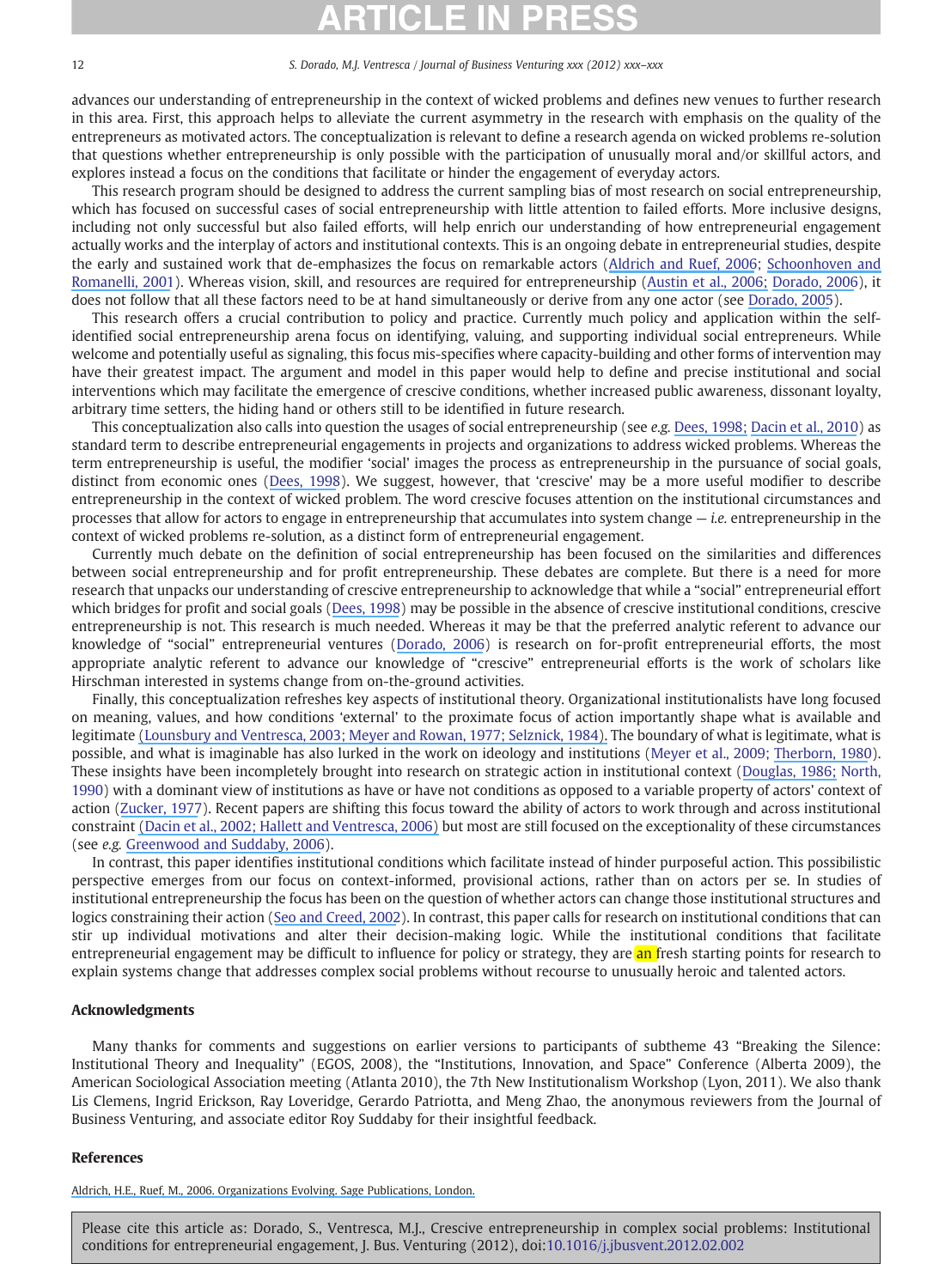## CI E I

S. Dorado, M.J. Ventresca / Journal of Business Venturing xxx (2012) xxx–xxx 13

<span id="page-13-0"></span>[Andersen, L.E., 2005. Social mobility in Bolivia is finally improving! Latin American Journal of Economic Development 13, 117](https://www.researchgate.net/publication/46467958_Social_Mobility_in_Bolivia_is_Finally_Improving?el=1_x_8&enrichId=rgreq-4ecb2d3bc00dc12eef780f0dd4dfdcb2-XXX&enrichSource=Y292ZXJQYWdlOzI1NzI2Njc1NztBUzoxMDM3ODgyOTk5NDgwMzNAMTQwMTc1NjQ2NzA3Nw==)–136. [Anthony, D., 2005. Cooperation in microcredit borrowing groups, identity, sanctions, and reciprocity in the production of collective goods. American Sociological](https://www.researchgate.net/publication/230709231_Cooperation_in_Micro-Credit_Borrowing_Groups_Identity_Sanctions_and_Reciprocity_in_the_Production_of_Collective_Goods?el=1_x_8&enrichId=rgreq-4ecb2d3bc00dc12eef780f0dd4dfdcb2-XXX&enrichSource=Y292ZXJQYWdlOzI1NzI2Njc1NztBUzoxMDM3ODgyOTk5NDgwMzNAMTQwMTc1NjQ2NzA3Nw==)

[Review 70 \(3\), 496](https://www.researchgate.net/publication/230709231_Cooperation_in_Micro-Credit_Borrowing_Groups_Identity_Sanctions_and_Reciprocity_in_the_Production_of_Collective_Goods?el=1_x_8&enrichId=rgreq-4ecb2d3bc00dc12eef780f0dd4dfdcb2-XXX&enrichSource=Y292ZXJQYWdlOzI1NzI2Njc1NztBUzoxMDM3ODgyOTk5NDgwMzNAMTQwMTc1NjQ2NzA3Nw==)–515.

[Austin, J., Stevenson, H., Wei-Skillern, J., 2006. Social and commercial entrepreneurship: same, different, or both? Entrepreneurship Theory and](https://www.researchgate.net/publication/228263352_Social_and_Commercial_Entrepreneurship_Same_Different_or_Both?el=1_x_8&enrichId=rgreq-4ecb2d3bc00dc12eef780f0dd4dfdcb2-XXX&enrichSource=Y292ZXJQYWdlOzI1NzI2Njc1NztBUzoxMDM3ODgyOTk5NDgwMzNAMTQwMTc1NjQ2NzA3Nw==) Practice 30 (1),  $1 - 22$ .

[Baker, T., Nelson, R.E., 2005. Creating something from nothing: resource construction through entrepreneurial bricolage. Administrative Science Quarterly 50 \(3\),](https://www.researchgate.net/publication/228316078_Creating_Something_From_Nothing_Resource_Construction_Through_Entrepreneurial_Bricolage?el=1_x_8&enrichId=rgreq-4ecb2d3bc00dc12eef780f0dd4dfdcb2-XXX&enrichSource=Y292ZXJQYWdlOzI1NzI2Njc1NztBUzoxMDM3ODgyOTk5NDgwMzNAMTQwMTc1NjQ2NzA3Nw==) 329–[366.](https://www.researchgate.net/publication/228316078_Creating_Something_From_Nothing_Resource_Construction_Through_Entrepreneurial_Bricolage?el=1_x_8&enrichId=rgreq-4ecb2d3bc00dc12eef780f0dd4dfdcb2-XXX&enrichSource=Y292ZXJQYWdlOzI1NzI2Njc1NztBUzoxMDM3ODgyOTk5NDgwMzNAMTQwMTc1NjQ2NzA3Nw==)

[Battilana, J., Dorado, S., 2010. Building sustainable hybrid organizations: the case of commercial microfinance organizations. The Academy of Management Journal](https://www.researchgate.net/publication/259285229_Building_Sustainable_Hybrid_Organizations_The_Case_of_Commercial_Microfinance_Organizations?el=1_x_8&enrichId=rgreq-4ecb2d3bc00dc12eef780f0dd4dfdcb2-XXX&enrichSource=Y292ZXJQYWdlOzI1NzI2Njc1NztBUzoxMDM3ODgyOTk5NDgwMzNAMTQwMTc1NjQ2NzA3Nw==) [53 \(6\), 1419](https://www.researchgate.net/publication/259285229_Building_Sustainable_Hybrid_Organizations_The_Case_of_Commercial_Microfinance_Organizations?el=1_x_8&enrichId=rgreq-4ecb2d3bc00dc12eef780f0dd4dfdcb2-XXX&enrichSource=Y292ZXJQYWdlOzI1NzI2Njc1NztBUzoxMDM3ODgyOTk5NDgwMzNAMTQwMTc1NjQ2NzA3Nw==)–1440.

[Beckert, J., 1999. Agency, entrepreneurs, and institutional change. The role of strategic choice and institutionalized practices in organizations. Organization Studies](https://www.researchgate.net/publication/247734321_Agency_Entrepreneurs_and_Institutional_Change_The_Role_of_Strategic_Choice_and_Institutionalized_Practices_in_Organizations?el=1_x_8&enrichId=rgreq-4ecb2d3bc00dc12eef780f0dd4dfdcb2-XXX&enrichSource=Y292ZXJQYWdlOzI1NzI2Njc1NztBUzoxMDM3ODgyOTk5NDgwMzNAMTQwMTc1NjQ2NzA3Nw==) [20 \(5\), 777](https://www.researchgate.net/publication/247734321_Agency_Entrepreneurs_and_Institutional_Change_The_Role_of_Strategic_Choice_and_Institutionalized_Practices_in_Organizations?el=1_x_8&enrichId=rgreq-4ecb2d3bc00dc12eef780f0dd4dfdcb2-XXX&enrichSource=Y292ZXJQYWdlOzI1NzI2Njc1NztBUzoxMDM3ODgyOTk5NDgwMzNAMTQwMTc1NjQ2NzA3Nw==)–799.

[Bianchi, A.M., 2004. Albert Hirschman in Latin America: notes on Hirschman's trilogy on economic development. 9](https://www.researchgate.net/publication/null?el=1_x_8&enrichId=rgreq-4ecb2d3bc00dc12eef780f0dd4dfdcb2-XXX&enrichSource=Y292ZXJQYWdlOzI1NzI2Njc1NztBUzoxMDM3ODgyOTk5NDgwMzNAMTQwMTc1NjQ2NzA3Nw==)<sup>a</sup> Conferência Européia de História do [Pensamento Econômico \(ECHE\).](https://www.researchgate.net/publication/null?el=1_x_8&enrichId=rgreq-4ecb2d3bc00dc12eef780f0dd4dfdcb2-XXX&enrichSource=Y292ZXJQYWdlOzI1NzI2Njc1NztBUzoxMDM3ODgyOTk5NDgwMzNAMTQwMTc1NjQ2NzA3Nw==)

Bornstein, D., 1996. The Price of a Dream: The Story of the Grameen Bank and the Idea That is Helping the Poor to Change Their Lives. Simon & Schuster, New York. Brown, L.D., 1991. Bridging organizations and sustainable development. Human Relations 44 (8), 807–831.

[Brown, L.D., Ashman, D., 1996. Participation, social capital, and intersectoral problem solving: African and Asian cases. World Development 24 \(9\), 1467](https://www.researchgate.net/publication/223827804_Participation_Social_Capital_and_Intersectoral_Problem_Solving_African_and_Asian_Cases?el=1_x_8&enrichId=rgreq-4ecb2d3bc00dc12eef780f0dd4dfdcb2-XXX&enrichSource=Y292ZXJQYWdlOzI1NzI2Njc1NztBUzoxMDM3ODgyOTk5NDgwMzNAMTQwMTc1NjQ2NzA3Nw==)–1479.

[Buchanan, R., 1992. Wicked problems in design thinking. Design Issues 8 \(2\), 5](https://www.researchgate.net/publication/251880127_Wicked_Problems_in_Design_Thinking?el=1_x_8&enrichId=rgreq-4ecb2d3bc00dc12eef780f0dd4dfdcb2-XXX&enrichSource=Y292ZXJQYWdlOzI1NzI2Njc1NztBUzoxMDM3ODgyOTk5NDgwMzNAMTQwMTc1NjQ2NzA3Nw==)–21. [Camillus, J.C., 2008. Strategy as a wicked problem. Harvard Business Review 86 \(5\), 98](https://www.researchgate.net/publication/251880254_Strategy_as_a_Wicked_Problem?el=1_x_8&enrichId=rgreq-4ecb2d3bc00dc12eef780f0dd4dfdcb2-XXX&enrichSource=Y292ZXJQYWdlOzI1NzI2Njc1NztBUzoxMDM3ODgyOTk5NDgwMzNAMTQwMTc1NjQ2NzA3Nw==)–106.

Churchman, C.W., 1967. Wicked problems. Management Science 14 (4), 141–142.

[Cross, S.E., Gore, J.S., Morris, M.L., 2003. The relational-interdependent self-construal, self-concept consistency, and well-being. Journal of Personality and Social](https://www.researchgate.net/publication/null?el=1_x_8&enrichId=rgreq-4ecb2d3bc00dc12eef780f0dd4dfdcb2-XXX&enrichSource=Y292ZXJQYWdlOzI1NzI2Njc1NztBUzoxMDM3ODgyOTk5NDgwMzNAMTQwMTc1NjQ2NzA3Nw==) [Psychology 85 \(5\), 933](https://www.researchgate.net/publication/null?el=1_x_8&enrichId=rgreq-4ecb2d3bc00dc12eef780f0dd4dfdcb2-XXX&enrichSource=Y292ZXJQYWdlOzI1NzI2Njc1NztBUzoxMDM3ODgyOTk5NDgwMzNAMTQwMTc1NjQ2NzA3Nw==)–944.

[Dacin, M. Tina, Goodstein, J., Scott, W.R., 2002. Institutional theory and institutional change: introduction to the special research forum. The Academy of](https://www.researchgate.net/publication/274913361_Institutional_Theory_and_Institutional_Change_Introduction_to_the_Special_Research_Forum?el=1_x_8&enrichId=rgreq-4ecb2d3bc00dc12eef780f0dd4dfdcb2-XXX&enrichSource=Y292ZXJQYWdlOzI1NzI2Njc1NztBUzoxMDM3ODgyOTk5NDgwMzNAMTQwMTc1NjQ2NzA3Nw==) [Management Journal 45 \(1\), 43](https://www.researchgate.net/publication/274913361_Institutional_Theory_and_Institutional_Change_Introduction_to_the_Special_Research_Forum?el=1_x_8&enrichId=rgreq-4ecb2d3bc00dc12eef780f0dd4dfdcb2-XXX&enrichSource=Y292ZXJQYWdlOzI1NzI2Njc1NztBUzoxMDM3ODgyOTk5NDgwMzNAMTQwMTc1NjQ2NzA3Nw==)–56.

[Dacin, P.A., Dacin, M.T., Matear, M., 2010. Social entrepreneurship: why we don't need a new theory and how we move forward from here. The Academy of](https://www.researchgate.net/publication/274752776_Social_Entrepreneurship_Why_We_Don) [Management Perspectives 24 \(3\), 37](https://www.researchgate.net/publication/274752776_Social_Entrepreneurship_Why_We_Don)–57.

[Dees, J.G., 1998. Enterprising nonprofits. Harvard Business Review 76, 54](https://www.researchgate.net/publication/13121038_Enterprising_Non-Profits?el=1_x_8&enrichId=rgreq-4ecb2d3bc00dc12eef780f0dd4dfdcb2-XXX&enrichSource=Y292ZXJQYWdlOzI1NzI2Njc1NztBUzoxMDM3ODgyOTk5NDgwMzNAMTQwMTc1NjQ2NzA3Nw==)–69.

[Dew, N., Read, S., Sarasvathy, S.D., Wiltbank, R., 2011. On the entrepreneurial genesis of new markets: effectual transformations versus causal search and selection.](https://www.researchgate.net/publication/225600743_On_the_entrepreneurial_genesis_of_new_markets_Effectual_transformations_versus_causal_search_and_selection?el=1_x_8&enrichId=rgreq-4ecb2d3bc00dc12eef780f0dd4dfdcb2-XXX&enrichSource=Y292ZXJQYWdlOzI1NzI2Njc1NztBUzoxMDM3ODgyOTk5NDgwMzNAMTQwMTc1NjQ2NzA3Nw==) [Journal of Evolutionary Economics 21 \(2\), 231](https://www.researchgate.net/publication/225600743_On_the_entrepreneurial_genesis_of_new_markets_Effectual_transformations_versus_causal_search_and_selection?el=1_x_8&enrichId=rgreq-4ecb2d3bc00dc12eef780f0dd4dfdcb2-XXX&enrichSource=Y292ZXJQYWdlOzI1NzI2Njc1NztBUzoxMDM3ODgyOTk5NDgwMzNAMTQwMTc1NjQ2NzA3Nw==)–253.

[Di Domenico, M.L., Haugh, H., Tracey, P., 2010. Social bricolage: theorizing social value creation in social enterprises. Entrepreneurship Theory](https://www.researchgate.net/publication/228269861_Social_Bricolage_Theorizing_Social_Value_Creation_in_Social_Enterprises?el=1_x_8&enrichId=rgreq-4ecb2d3bc00dc12eef780f0dd4dfdcb2-XXX&enrichSource=Y292ZXJQYWdlOzI1NzI2Njc1NztBUzoxMDM3ODgyOTk5NDgwMzNAMTQwMTc1NjQ2NzA3Nw==) and Practice 34 (4), 681–[703.](https://www.researchgate.net/publication/228269861_Social_Bricolage_Theorizing_Social_Value_Creation_in_Social_Enterprises?el=1_x_8&enrichId=rgreq-4ecb2d3bc00dc12eef780f0dd4dfdcb2-XXX&enrichSource=Y292ZXJQYWdlOzI1NzI2Njc1NztBUzoxMDM3ODgyOTk5NDgwMzNAMTQwMTc1NjQ2NzA3Nw==)

[DiMaggio, P.J., 1988. Interest and agency in institutional theory. In: Zucker, L.G. \(Ed.\), Institutional Patterns and Organizations. Ballinger, Cambridge MA, pp. 3](https://www.researchgate.net/publication/235413152_Interest_and_Agency_in_Institutional_Theory?el=1_x_8&enrichId=rgreq-4ecb2d3bc00dc12eef780f0dd4dfdcb2-XXX&enrichSource=Y292ZXJQYWdlOzI1NzI2Njc1NztBUzoxMDM3ODgyOTk5NDgwMzNAMTQwMTc1NjQ2NzA3Nw==)–21. [DiMaggio, P.J., Powell, W.W., 1983. The iron cage revisited: institutional isomorphism and collective rationality in organizational fields. American Sociological](https://www.researchgate.net/publication/255482957_The_Iron_Cage_Revisted_Institutional_Isomorphism_and_Collective_Rationality_in_Organizational_Fields?el=1_x_8&enrichId=rgreq-4ecb2d3bc00dc12eef780f0dd4dfdcb2-XXX&enrichSource=Y292ZXJQYWdlOzI1NzI2Njc1NztBUzoxMDM3ODgyOTk5NDgwMzNAMTQwMTc1NjQ2NzA3Nw==)

[Review 48 \(2\), 147](https://www.researchgate.net/publication/255482957_The_Iron_Cage_Revisted_Institutional_Isomorphism_and_Collective_Rationality_in_Organizational_Fields?el=1_x_8&enrichId=rgreq-4ecb2d3bc00dc12eef780f0dd4dfdcb2-XXX&enrichSource=Y292ZXJQYWdlOzI1NzI2Njc1NztBUzoxMDM3ODgyOTk5NDgwMzNAMTQwMTc1NjQ2NzA3Nw==)–160. [Dietz, T., Ostrom, E., Stern, R., 2003. The struggle to govern the commons. Science 302, 1907](https://www.researchgate.net/publication/null?el=1_x_8&enrichId=rgreq-4ecb2d3bc00dc12eef780f0dd4dfdcb2-XXX&enrichSource=Y292ZXJQYWdlOzI1NzI2Njc1NztBUzoxMDM3ODgyOTk5NDgwMzNAMTQwMTc1NjQ2NzA3Nw==)–1912.

[Dorado, S., 2005. Institutional entrepreneurship, partaking, and convening. Organization Studies 26 \(3\), 385](https://www.researchgate.net/publication/240279698_Institutional_Entrepreneurship_Partaking_and_Convening?el=1_x_8&enrichId=rgreq-4ecb2d3bc00dc12eef780f0dd4dfdcb2-XXX&enrichSource=Y292ZXJQYWdlOzI1NzI2Njc1NztBUzoxMDM3ODgyOTk5NDgwMzNAMTQwMTc1NjQ2NzA3Nw==)–414.

[Dorado, S., 2006. Social entrepreneurial ventures: different values so different process of creation, no? Journal of Developmental Entrepreneurship 11 \(4\),](https://www.researchgate.net/publication/23551962_Social_entrepreneurial_ventures_Different_values_so_different_process_of_creation_no?el=1_x_8&enrichId=rgreq-4ecb2d3bc00dc12eef780f0dd4dfdcb2-XXX&enrichSource=Y292ZXJQYWdlOzI1NzI2Njc1NztBUzoxMDM3ODgyOTk5NDgwMzNAMTQwMTc1NjQ2NzA3Nw==)  $1 - 24$ 

[Dorado, S., Vaz, P., 2003. Conveners as champions of collaboration in the public sector: a case from South Africa. Public Administration and Development 23 \(2\),](https://www.researchgate.net/publication/229946652_Conveners_as_champions_of_collaboration_in_the_public_sector_A_case_from_South_Africa?el=1_x_8&enrichId=rgreq-4ecb2d3bc00dc12eef780f0dd4dfdcb2-XXX&enrichSource=Y292ZXJQYWdlOzI1NzI2Njc1NztBUzoxMDM3ODgyOTk5NDgwMzNAMTQwMTc1NjQ2NzA3Nw==) 141–[150.](https://www.researchgate.net/publication/229946652_Conveners_as_champions_of_collaboration_in_the_public_sector_A_case_from_South_Africa?el=1_x_8&enrichId=rgreq-4ecb2d3bc00dc12eef780f0dd4dfdcb2-XXX&enrichSource=Y292ZXJQYWdlOzI1NzI2Njc1NztBUzoxMDM3ODgyOTk5NDgwMzNAMTQwMTc1NjQ2NzA3Nw==)

[Douglas, M., 1986. How Institutions Think. Syracuse University Press.](https://www.researchgate.net/publication/233820916_How_Institutions_Thin?el=1_x_8&enrichId=rgreq-4ecb2d3bc00dc12eef780f0dd4dfdcb2-XXX&enrichSource=Y292ZXJQYWdlOzI1NzI2Njc1NztBUzoxMDM3ODgyOTk5NDgwMzNAMTQwMTc1NjQ2NzA3Nw==)

Elikington, J., Hartigan, P., 2008. The Power of Unreasonable People: How Social Entrepreneurs Create Markets That Change the World. Harvard Business Press, Boston, MA.

[Emirbayer, M., 1997. Manifesto for a relational sociology. American Journal of Sociology 103 \(2\), 281](https://www.researchgate.net/publication/246757783_A_Manifesto_for_a_Relational_Sociology?el=1_x_8&enrichId=rgreq-4ecb2d3bc00dc12eef780f0dd4dfdcb2-XXX&enrichSource=Y292ZXJQYWdlOzI1NzI2Njc1NztBUzoxMDM3ODgyOTk5NDgwMzNAMTQwMTc1NjQ2NzA3Nw==)–317.

[Espeland, W.N., 1998. The Struggle for Water: Politics, Rationality, and Identity in the American Southwest. University of Chicago Press, Chicago,](https://www.researchgate.net/publication/37689414_The_Struggle_for_Water_Politics_Rationality_and_Identity_in_the_American_Southwest?el=1_x_8&enrichId=rgreq-4ecb2d3bc00dc12eef780f0dd4dfdcb2-XXX&enrichSource=Y292ZXJQYWdlOzI1NzI2Njc1NztBUzoxMDM3ODgyOTk5NDgwMzNAMTQwMTc1NjQ2NzA3Nw==) IL.

Evans, P.B., 1995. Embedded Autonomy. Princeton University Press, Princeton, NJ.

[Festinger, L., 1957. A Theory of Cognitive Dissonance. Row, Peterson, Evanston, IL.](https://www.researchgate.net/publication/245112135_A_Theory_of_Cognitive_Dissonance?el=1_x_8&enrichId=rgreq-4ecb2d3bc00dc12eef780f0dd4dfdcb2-XXX&enrichSource=Y292ZXJQYWdlOzI1NzI2Njc1NztBUzoxMDM3ODgyOTk5NDgwMzNAMTQwMTc1NjQ2NzA3Nw==)

[Fine, G.A., Harrington, B., 2004. Tiny publics: small groups and civil society. Sociological Theory 22 \(3\), 341](https://www.researchgate.net/publication/227793198_Tiny_Publics_Small_Groups_and_Civil_Society?el=1_x_8&enrichId=rgreq-4ecb2d3bc00dc12eef780f0dd4dfdcb2-XXX&enrichSource=Y292ZXJQYWdlOzI1NzI2Njc1NztBUzoxMDM3ODgyOTk5NDgwMzNAMTQwMTc1NjQ2NzA3Nw==)–356.

Foucault, M., 1976. The History of Sexuality, vols. 1 to 3. Penguin, London.

[Foucault, M., 1995. Discipline and Punish: The Birth of the Prison. Vintage Books, New York.](https://www.researchgate.net/publication/281562288_Discipline_and_Punish_The_Birth_of_Prison?el=1_x_8&enrichId=rgreq-4ecb2d3bc00dc12eef780f0dd4dfdcb2-XXX&enrichSource=Y292ZXJQYWdlOzI1NzI2Njc1NztBUzoxMDM3ODgyOTk5NDgwMzNAMTQwMTc1NjQ2NzA3Nw==)

[Foucault, M., Gordon, C., 1980. Power/Knowledge: Selected Interviews and Other Writings, 1972](https://www.researchgate.net/publication/237929681_PowerKnowledge_Selected_Interviews_Other_Writings?el=1_x_8&enrichId=rgreq-4ecb2d3bc00dc12eef780f0dd4dfdcb2-XXX&enrichSource=Y292ZXJQYWdlOzI1NzI2Njc1NztBUzoxMDM3ODgyOTk5NDgwMzNAMTQwMTc1NjQ2NzA3Nw==)–1977. Vintage Books, New York.

[Fox, J.A., Brown, L.D., 1998. The Struggle for Accountability: The World Bank, NGOs, and Grassroots Movements. MIT Press, Cambridge, MA.](https://www.researchgate.net/publication/254396993_Introduction_in_The_Struggle_for_Accountability_The_World_Bank_NGOs_and_Grassroots_Movements?el=1_x_8&enrichId=rgreq-4ecb2d3bc00dc12eef780f0dd4dfdcb2-XXX&enrichSource=Y292ZXJQYWdlOzI1NzI2Njc1NztBUzoxMDM3ODgyOTk5NDgwMzNAMTQwMTc1NjQ2NzA3Nw==)

[Gelfand, M.J., Major, V.S., Raver, J.L., Nishii, L.H., O'Brien, K., 2006. Negotiating relationally: the dynamics of the relational self in negotiations. Academy of](https://www.researchgate.net/publication/37149718_Negotiating_Relationally_The_Dynamics_of_the_Relational_Self_In_Negotiations?el=1_x_8&enrichId=rgreq-4ecb2d3bc00dc12eef780f0dd4dfdcb2-XXX&enrichSource=Y292ZXJQYWdlOzI1NzI2Njc1NztBUzoxMDM3ODgyOTk5NDgwMzNAMTQwMTc1NjQ2NzA3Nw==) [Management Review 31 \(2\), 427](https://www.researchgate.net/publication/37149718_Negotiating_Relationally_The_Dynamics_of_the_Relational_Self_In_Negotiations?el=1_x_8&enrichId=rgreq-4ecb2d3bc00dc12eef780f0dd4dfdcb2-XXX&enrichSource=Y292ZXJQYWdlOzI1NzI2Njc1NztBUzoxMDM3ODgyOTk5NDgwMzNAMTQwMTc1NjQ2NzA3Nw==)–451.

[Gerschenkron, A., 1962. Economic Backwardness in Historical Perspective: A Book of Essays. Belknap Press, Cambridge, MA.](https://www.researchgate.net/publication/246007055_Economic_Backwardness_in_Historical_Perspective_A_Book_of_Essays?el=1_x_8&enrichId=rgreq-4ecb2d3bc00dc12eef780f0dd4dfdcb2-XXX&enrichSource=Y292ZXJQYWdlOzI1NzI2Njc1NztBUzoxMDM3ODgyOTk5NDgwMzNAMTQwMTc1NjQ2NzA3Nw==)

[Gladwin, T.N., Kennelly, J.J., Krause, T.S., 1995. Shifting paradigms for sustainable development: implications for management theory and research. Academy of](https://www.researchgate.net/publication/228170304_Shifting_Paradigms_for_Sustainable_Development_Implications_for_Management_Theory_and_Research?el=1_x_8&enrichId=rgreq-4ecb2d3bc00dc12eef780f0dd4dfdcb2-XXX&enrichSource=Y292ZXJQYWdlOzI1NzI2Njc1NztBUzoxMDM3ODgyOTk5NDgwMzNAMTQwMTc1NjQ2NzA3Nw==) [Management Review 20 \(4\), 874](https://www.researchgate.net/publication/228170304_Shifting_Paradigms_for_Sustainable_Development_Implications_for_Management_Theory_and_Research?el=1_x_8&enrichId=rgreq-4ecb2d3bc00dc12eef780f0dd4dfdcb2-XXX&enrichSource=Y292ZXJQYWdlOzI1NzI2Njc1NztBUzoxMDM3ODgyOTk5NDgwMzNAMTQwMTc1NjQ2NzA3Nw==)–907.

[Goffman, E., 1974. Frame Analysis: An Essay on the Organization of Experience. Harvard University Press, Cambridge, MA.](https://www.researchgate.net/publication/239592320_Frame_analysis_an_essay_on_the_oranization_of_experience?el=1_x_8&enrichId=rgreq-4ecb2d3bc00dc12eef780f0dd4dfdcb2-XXX&enrichSource=Y292ZXJQYWdlOzI1NzI2Njc1NztBUzoxMDM3ODgyOTk5NDgwMzNAMTQwMTc1NjQ2NzA3Nw==)

[Greenwood, R., Suddaby, R., 2006. Institutional entrepreneurship in mature fields: the big five accounting firms. The Academy of Management Journal 49 \(1\),](https://www.researchgate.net/publication/256065269_Institutional_Entrepreneurship_in_Mature_Fields_The_Big_Five_Accounting_Firms?el=1_x_8&enrichId=rgreq-4ecb2d3bc00dc12eef780f0dd4dfdcb2-XXX&enrichSource=Y292ZXJQYWdlOzI1NzI2Njc1NztBUzoxMDM3ODgyOTk5NDgwMzNAMTQwMTc1NjQ2NzA3Nw==) 27–[48.](https://www.researchgate.net/publication/256065269_Institutional_Entrepreneurship_in_Mature_Fields_The_Big_Five_Accounting_Firms?el=1_x_8&enrichId=rgreq-4ecb2d3bc00dc12eef780f0dd4dfdcb2-XXX&enrichSource=Y292ZXJQYWdlOzI1NzI2Njc1NztBUzoxMDM3ODgyOTk5NDgwMzNAMTQwMTc1NjQ2NzA3Nw==)

[Hajek, F., Ventresca, M.J., Scriven, J., Castro, A., 2011. Regime-building for REDD+: Evidence from ecosystem services initiatives in south-eastern Peru.](https://www.researchgate.net/publication/222821470_Regime-building_for_REDD_Evidence_from_a_cluster_of_local_initiatives_in_south-eastern_Peru?el=1_x_8&enrichId=rgreq-4ecb2d3bc00dc12eef780f0dd4dfdcb2-XXX&enrichSource=Y292ZXJQYWdlOzI1NzI2Njc1NztBUzoxMDM3ODgyOTk5NDgwMzNAMTQwMTc1NjQ2NzA3Nw==) [Environmental Science and Policy 14 \(2\), 201](https://www.researchgate.net/publication/222821470_Regime-building_for_REDD_Evidence_from_a_cluster_of_local_initiatives_in_south-eastern_Peru?el=1_x_8&enrichId=rgreq-4ecb2d3bc00dc12eef780f0dd4dfdcb2-XXX&enrichSource=Y292ZXJQYWdlOzI1NzI2Njc1NztBUzoxMDM3ODgyOTk5NDgwMzNAMTQwMTc1NjQ2NzA3Nw==)–215.

Hallett, T., Ventresca, M.J., 2006. Inhabited institutions: social interactions and organizational forms in Gouldner's patterns of industrial bureaucracy. Theory and Society 35 (2), 213–236.

[Hashemi, S.M., Schuler, S.R., Riley, A.P., 1996. Rural credit programs and women's empowerment in Bangladesh. World Development 24 \(4\), 635](https://www.researchgate.net/publication/222492439_Rural_Credit_Programs_and_Women)–653.

[Hayek, F.A., 1945. The use of knowledge in society. The American Economic Review 35 \(4\), 519](https://www.researchgate.net/publication/215915914_The_Use_of_Knowledge_in_Society?el=1_x_8&enrichId=rgreq-4ecb2d3bc00dc12eef780f0dd4dfdcb2-XXX&enrichSource=Y292ZXJQYWdlOzI1NzI2Njc1NztBUzoxMDM3ODgyOTk5NDgwMzNAMTQwMTc1NjQ2NzA3Nw==)–530.

[Hirschman, A.O., 1958. The Strategy of Economic Development. Yale University Press, New Haven.](https://www.researchgate.net/publication/48446932_The_Strategy_Of_Economic_Development?el=1_x_8&enrichId=rgreq-4ecb2d3bc00dc12eef780f0dd4dfdcb2-XXX&enrichSource=Y292ZXJQYWdlOzI1NzI2Njc1NztBUzoxMDM3ODgyOTk5NDgwMzNAMTQwMTc1NjQ2NzA3Nw==)

Hirschman, A.O., 1963. Journeys Toward Progress. Twentieth Century Fund, New York.

[Hirschman, A.O., 1965. Obstacles to development: a classification and a quasi-vanishing act. Economic Development and Cultural Change 13 \(4\), 385](https://www.researchgate.net/publication/249148585_Obstacles_to_Development_A_Classification_and_a_Quasi-Vanishing_Act?el=1_x_8&enrichId=rgreq-4ecb2d3bc00dc12eef780f0dd4dfdcb2-XXX&enrichSource=Y292ZXJQYWdlOzI1NzI2Njc1NztBUzoxMDM3ODgyOTk5NDgwMzNAMTQwMTc1NjQ2NzA3Nw==)–393.

[Hirschman, A.O., 1995. A Propensity to Self-subversion. Harvard University Press.](https://www.researchgate.net/publication/302213379_A_propensity_to_self-subversion?el=1_x_8&enrichId=rgreq-4ecb2d3bc00dc12eef780f0dd4dfdcb2-XXX&enrichSource=Y292ZXJQYWdlOzI1NzI2Njc1NztBUzoxMDM3ODgyOTk5NDgwMzNAMTQwMTc1NjQ2NzA3Nw==)

Hirschman, A.O., 1967. Development Projects Observed. The Brookings Institution, Washington, D.C.

[Hirschman, A.O., 1970. Exit, Voice, and Loyalty: Responses to Decline in Firms, Organizations, and States. Harvard University Press, Cambridge, MA.](https://www.researchgate.net/publication/233756476_Exit_Voice_Loyalty_Response_to_Decline_in_Firms_Organizations_and_States?el=1_x_8&enrichId=rgreq-4ecb2d3bc00dc12eef780f0dd4dfdcb2-XXX&enrichSource=Y292ZXJQYWdlOzI1NzI2Njc1NztBUzoxMDM3ODgyOTk5NDgwMzNAMTQwMTc1NjQ2NzA3Nw==)

Hirschman, A.O., 1971. A Bias for Hope: Essays on Development and Latin America. Yale University Press, New Haven.

[Hirschman, A.O., 1982. Shifting Involvements: Private Interest and Public Action. Princeton University Press, Princeton, NJ.](https://www.researchgate.net/publication/284526947_Shifting_Involvements_Private_Interest_and_Public_Action?el=1_x_8&enrichId=rgreq-4ecb2d3bc00dc12eef780f0dd4dfdcb2-XXX&enrichSource=Y292ZXJQYWdlOzI1NzI2Njc1NztBUzoxMDM3ODgyOTk5NDgwMzNAMTQwMTc1NjQ2NzA3Nw==)

[Hirschman, A.O., 1984. Getting Ahead Collectively: Grassroots Experiences in Latin America. Pergamon Press, New York.](https://www.researchgate.net/publication/38986243_Getting_Ahead_Collectively_Grassroots_Experiences_in_Latin_America?el=1_x_8&enrichId=rgreq-4ecb2d3bc00dc12eef780f0dd4dfdcb2-XXX&enrichSource=Y292ZXJQYWdlOzI1NzI2Njc1NztBUzoxMDM3ODgyOTk5NDgwMzNAMTQwMTc1NjQ2NzA3Nw==)

[Hirschman, A.O., 1991. The Rhetoric of Reaction: Perversity, Futility, Jeopardy. Belknap Press of Harvard University Press, Cambridge, MA.](https://www.researchgate.net/publication/247951914_The_Rhetoric_of_Reaction_Perversity_Futility_Jeopardy?el=1_x_8&enrichId=rgreq-4ecb2d3bc00dc12eef780f0dd4dfdcb2-XXX&enrichSource=Y292ZXJQYWdlOzI1NzI2Njc1NztBUzoxMDM3ODgyOTk5NDgwMzNAMTQwMTc1NjQ2NzA3Nw==)

[Khan, F.R., Munir, K.A., Willmott, H., 2007. A dark side of institutional entrepreneurship: soccer balls, child labour and postcolonial impoverishment. Organization](https://www.researchgate.net/publication/247734716_A_Dark_Side_of_Institutional_Entrepreneurship_Soccer_Balls_Child_Labour_and_Postcolonial_Impoverishment?el=1_x_8&enrichId=rgreq-4ecb2d3bc00dc12eef780f0dd4dfdcb2-XXX&enrichSource=Y292ZXJQYWdlOzI1NzI2Njc1NztBUzoxMDM3ODgyOTk5NDgwMzNAMTQwMTc1NjQ2NzA3Nw==) [Studies 28 \(7\), 1055](https://www.researchgate.net/publication/247734716_A_Dark_Side_of_Institutional_Entrepreneurship_Soccer_Balls_Child_Labour_and_Postcolonial_Impoverishment?el=1_x_8&enrichId=rgreq-4ecb2d3bc00dc12eef780f0dd4dfdcb2-XXX&enrichSource=Y292ZXJQYWdlOzI1NzI2Njc1NztBUzoxMDM3ODgyOTk5NDgwMzNAMTQwMTc1NjQ2NzA3Nw==)–1077.

[King, B.G., Soule, S.A., 2007. Social movements as extra-institutional entrepreneurs: the effect of protests on stock price returns. Administrative Science Quarterly](https://www.researchgate.net/publication/237232530_Social_Movements_as_Extra-Institutional_Entrepreneurs_The_Effect_of_Protests_on_Stock_Price_Returns?el=1_x_8&enrichId=rgreq-4ecb2d3bc00dc12eef780f0dd4dfdcb2-XXX&enrichSource=Y292ZXJQYWdlOzI1NzI2Njc1NztBUzoxMDM3ODgyOTk5NDgwMzNAMTQwMTc1NjQ2NzA3Nw==) [52 \(3\), 413](https://www.researchgate.net/publication/237232530_Social_Movements_as_Extra-Institutional_Entrepreneurs_The_Effect_of_Protests_on_Stock_Price_Returns?el=1_x_8&enrichId=rgreq-4ecb2d3bc00dc12eef780f0dd4dfdcb2-XXX&enrichSource=Y292ZXJQYWdlOzI1NzI2Njc1NztBUzoxMDM3ODgyOTk5NDgwMzNAMTQwMTc1NjQ2NzA3Nw==)–442.

[Kirzner, I.M., 1999. Creativity and/or alertness: a reconsideration of the Schumpeterian entrepreneur. Review of Austrian Economics 11 \(1\), 5](https://www.researchgate.net/publication/null?el=1_x_8&enrichId=rgreq-4ecb2d3bc00dc12eef780f0dd4dfdcb2-XXX&enrichSource=Y292ZXJQYWdlOzI1NzI2Njc1NztBUzoxMDM3ODgyOTk5NDgwMzNAMTQwMTc1NjQ2NzA3Nw==)–17.